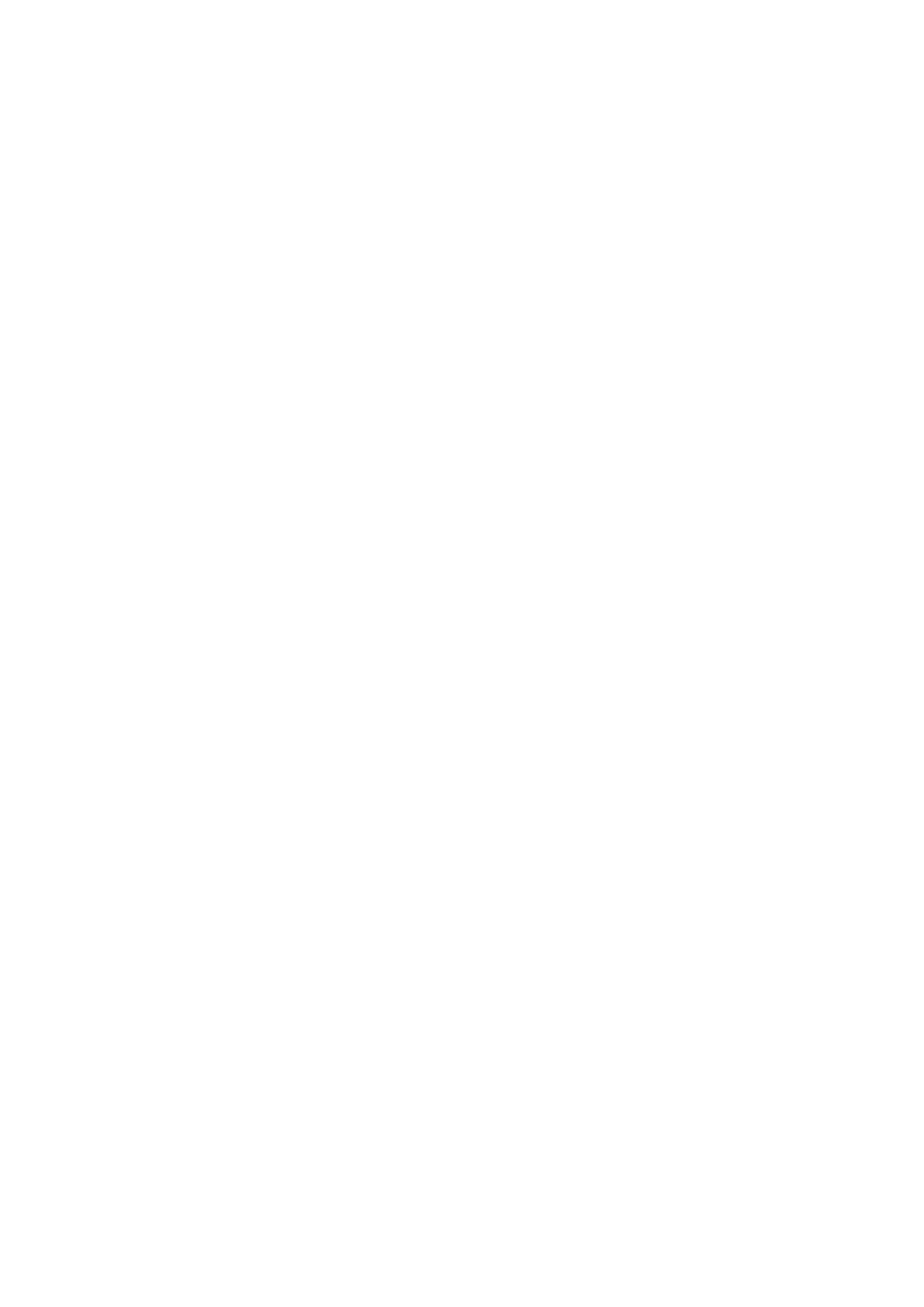# **Contents**

| 1           |                                    | Compressible heat conducting fluid                                               |                                                                            |     |
|-------------|------------------------------------|----------------------------------------------------------------------------------|----------------------------------------------------------------------------|-----|
| $2^{\circ}$ | Theory for compressible NSF system |                                                                                  |                                                                            | 8   |
|             | 2.1                                |                                                                                  |                                                                            | 8   |
|             | 2.2                                |                                                                                  |                                                                            |     |
|             |                                    | 2.2.1                                                                            | Internal energy formulation $\ldots \ldots \ldots \ldots \ldots 12$        |     |
|             |                                    |                                                                                  | 2.2.2 Weak and variational entropy solution                                | 13  |
|             |                                    | 2.2.3                                                                            | Two dimensional flow $\ldots \ldots \ldots \ldots \ldots \ldots \ldots 14$ |     |
|             | 2.3                                |                                                                                  |                                                                            |     |
|             |                                    | 2.3.1                                                                            | Formulation of the approximate problem $\ldots \ldots \ldots$ 16           |     |
|             |                                    | 2.3.2                                                                            | Solvability of the approximate problem $\ldots \ldots \ldots$ 18           |     |
|             |                                    | 2.3.3                                                                            | Limit passage to the original problem $\ldots \ldots \ldots \ldots$ 18     |     |
|             |                                    | 2.3.4                                                                            | Existence result in two dimensions                                         | -19 |
| 3           | Related problems<br>20             |                                                                                  |                                                                            |     |
|             | 3.1                                |                                                                                  | Compressible fluid flow with radiation $\ldots \ldots \ldots \ldots$ 20    |     |
|             | 3.2                                | Time-periodic solution $\ldots \ldots \ldots \ldots \ldots \ldots \ldots$<br>-21 |                                                                            |     |
|             | $3.3\,$                            |                                                                                  | Mathematical theory for steady multicomponent flow $\ldots$ . 24           |     |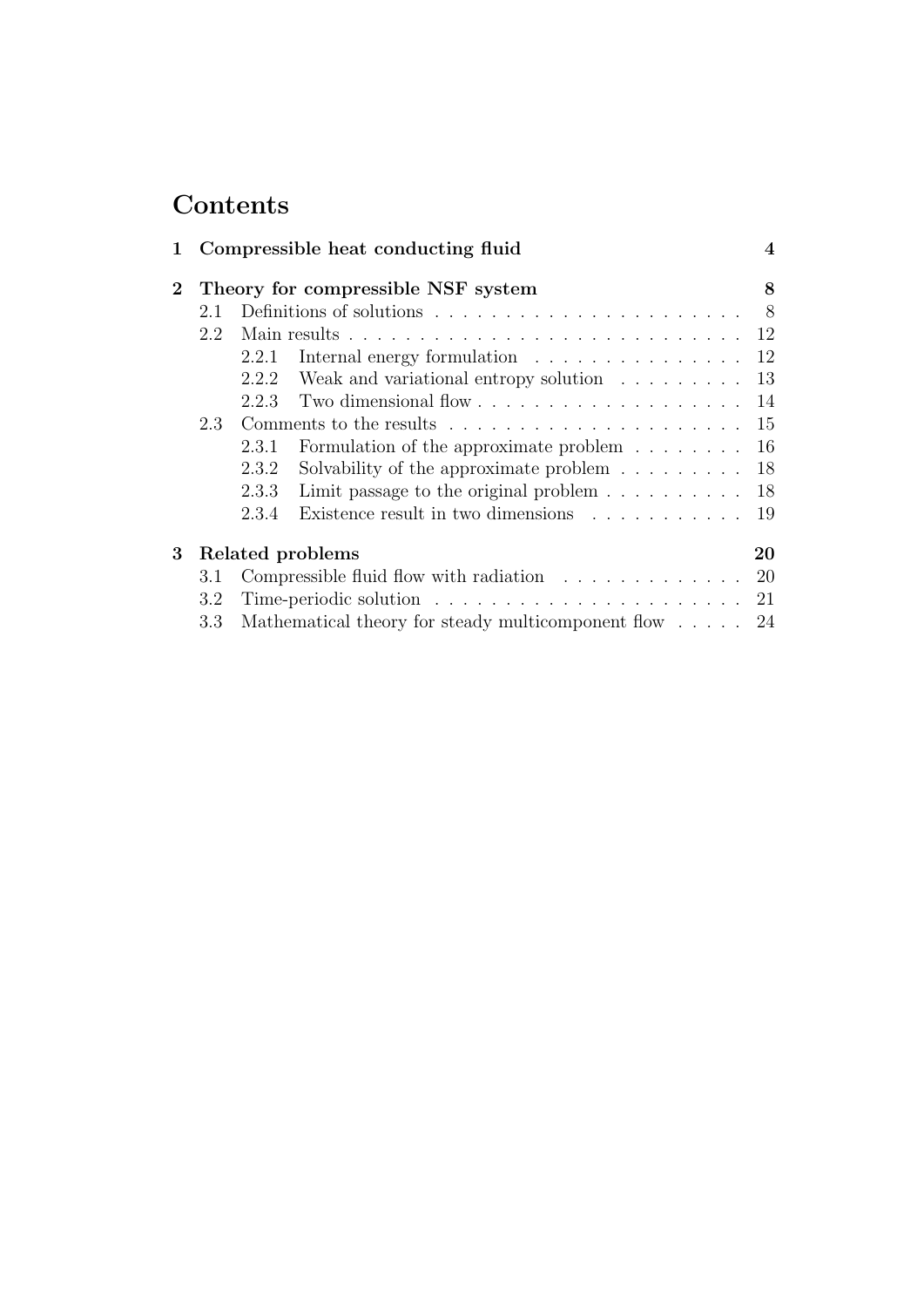# **1 Introduction: Compressible heat conducting Newtonian fluid**

We shall briefly introduce the models coming from the continuum mechanics and thermodynamics which we study later. More detailed information can be found, e.g., in the monographs [Gurtin 1991], [Gallavotti 2002] or [Lamb 1993].

We consider the three fundamental balance laws: the balance of mass, the balance of linear momentum and the balance of total energy. Using the so-called Eulerian description (which is commonly used for equations of fluid dynamics) we have in  $(0, T) \times \Omega$ 

$$
\frac{\partial \varrho}{\partial t} + \operatorname{div}(\varrho \mathbf{u}) = 0,
$$

$$
\frac{\partial (\varrho \mathbf{u})}{\partial t} + \operatorname{div}(\varrho \mathbf{u} \otimes \mathbf{u}) - \operatorname{div} \mathbb{T} = \varrho \mathbf{f}, \qquad (1.1)
$$

$$
\frac{\partial (\varrho E)}{\partial t} + \operatorname{div}(\varrho E \mathbf{u}) + \operatorname{div} \mathbf{q} - \operatorname{div}(\mathbb{T} \mathbf{u}) = \varrho \mathbf{f} \cdot \mathbf{u}.
$$

The classical formulation of these equations is actually not what we are going to deal with in this thesis. We shall work with weak or variational entropy solutions. These formulations, stated later in the thesis, can be derived directly from the integral formulation of the balance laws. Therefore we do not need to work with the classical formulation of the balance laws, however, it is common to formulate the balance laws in the differential form even though their weak formulation is considered.

For simplicity, we assume that the spatial domain  $\Omega \subset \mathbb{R}^N$ ,  $N = 2$  or 3, is bounded and fixed. We shall mostly deal with the case  $N = 3$ , however, in some cases we also consider  $N = 2$ . Above,  $\varrho: (0, T) \times \Omega \to \mathbb{R}^+$  is the density of the fluid, **u**:  $(0, T) \times \Omega \to \mathbb{R}^N$  is the velocity,  $E: (0, T) \times \Omega \to \mathbb{R}^+$ is the specific total energy,  $\mathbb{T}$ :  $(0, T) \times \Omega \to \mathbb{R}^{N \times N}$  is the stress tensor, **q**:  $(0, T) \times \Omega \to \mathbb{R}^N$  is the heat flux, and the given vector field **f**:  $(0, T) \times \Omega \to \mathbb{R}^N$ denotes the external volume force. Recall that  $E = \frac{1}{2}$  $\frac{1}{2}|\mathbf{u}|^2 + e$ , where  $\frac{1}{2}|\mathbf{u}|^2$ is the specific kinetic energy and *e* is the specific internal energy. Generally, the balance of the angular momentum should also be taken into account together with (1.1). However, if we do not assume any internal momenta of the continuum, it can be verified that as a consequence of the angular momentum balance the stress tensor T must be symmetric which we assume in what follows.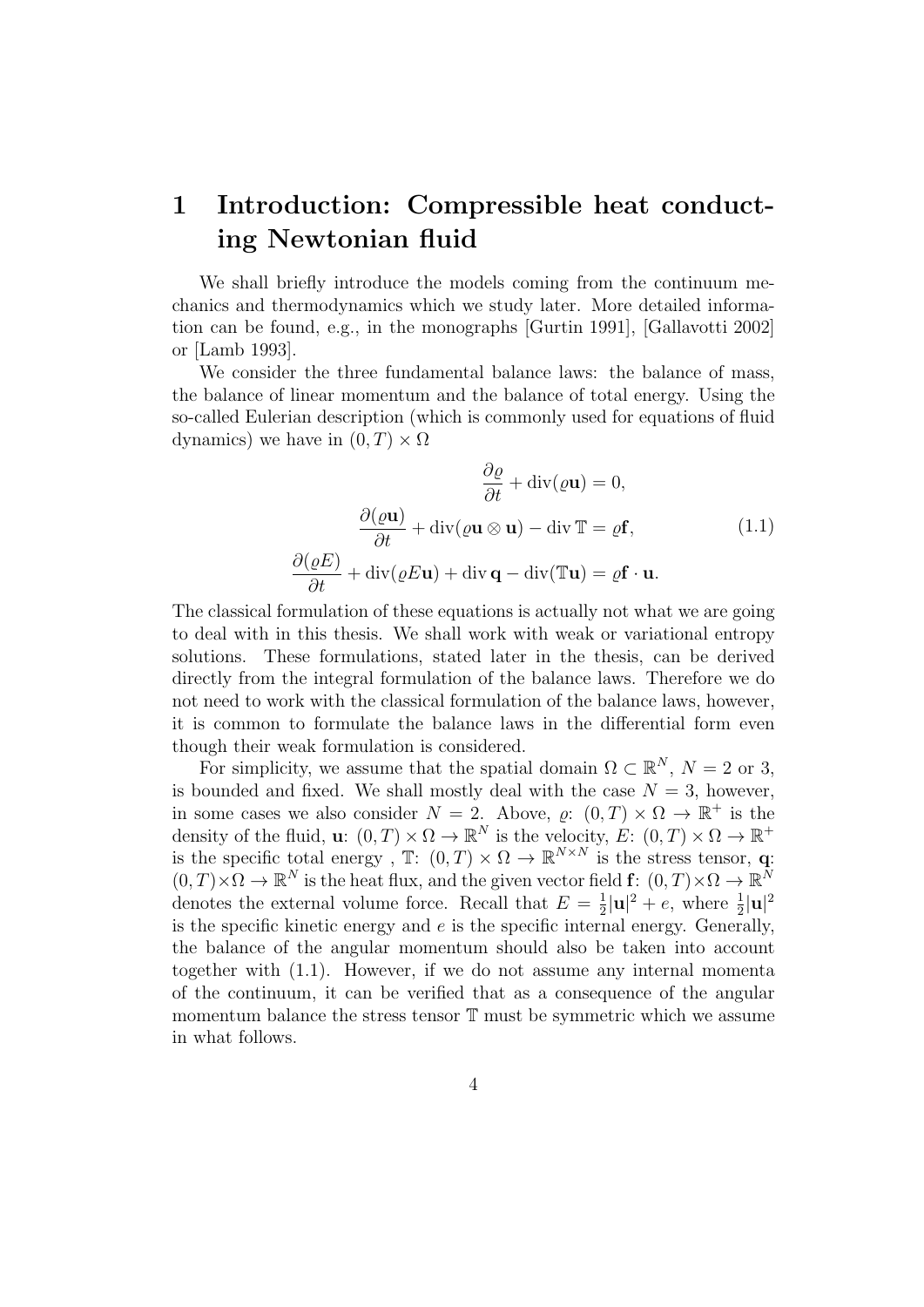We take (as commonly used) for our basic thermodynamic quantities the density  $\rho$  and the thermodynamic temperature  $\vartheta$ . Therefore all other quantities, i.e., the stress tensor T, the specific internal energy *e* and the heat flux **q** are given functions of *t*, *x*,  $\varrho$ , **u** and  $\vartheta$ . The standard assumptions from the continuum mechanics yield that

$$
\mathbb{T} = -p(\varrho, \vartheta)\mathbb{I} + \mathbb{S}(\varrho, \mathbb{D}(\mathbf{u}), \vartheta), \tag{1.2}
$$

where  $\mathbb{I}$  denotes the unit tensor, the scalar quantity  $p$  (a given function of the density and temperature) is the pressure,  $\mathbb{D}(\mathbf{u}) = \frac{1}{2}(\nabla \mathbf{u} + \nabla \mathbf{u}^T)$  is the symmetric part of the velocity gradient and the tensor S is the viscous part of the stress tensor. We consider only linear dependence of the stress tensor on the symmetric part of the velocity gradient. This, together with the assumption that the viscosities are density independent leads to

$$
\mathbb{S}(\mathbb{D}(\mathbf{u}), \vartheta) = \mu(\vartheta) \left( 2\mathbb{D}(\mathbf{u}) - \frac{2}{N} \operatorname{div} \mathbf{u} \mathbb{I} \right) + \xi(\vartheta) \operatorname{div} \mathbf{u} \mathbb{I}.
$$
 (1.3)

The scalar functions  $\mu(\cdot) > 0$  and  $\xi(\cdot) > 0$  are called the shear and the bulk viscosities. We shall study the situations with  $\mu(\vartheta) \sim (1 + \vartheta)^a$  a Lipschitz continuous function and  $\xi(\vartheta) \leq C(1+\vartheta)^a$  a continuous function for  $0 \leq a \leq 1$ and  $C > 0$ . For the pressure, we mostly consider the gas law of the form

$$
p(\varrho, \vartheta) = (\gamma - 1)\varrho e(\varrho, \vartheta), \tag{1.4}
$$

a generalization of the law for the monoatomic gas, where  $\gamma = \frac{5}{3}$  $\frac{5}{3}$ . In general, the value  $\frac{5}{3}$  is the highest physically interesting value and for all other gases we should take  $1 \leq \gamma \leq \frac{5}{3}$  $\frac{5}{3}$ , cf. [Elizier et al 1996].

We also sometimes replace assumption (1.4) by

$$
p(\varrho, \vartheta) = \varrho^{\gamma} + \varrho \vartheta, \quad e(\varrho, \vartheta) = \frac{1}{\gamma - 1} \varrho^{\gamma - 1} + c_v \vartheta, \text{ with } c_v > 0,
$$
 (1.5)

whose physical relevance is discussed in [Feireisl 2004]. The pressure and the specific internal energy from  $(1.5)$  are in fact a simplification of  $(1.4)$  which still contains the same asymptotic properties and hence also leads to the same main mathematical difficulties as the more general model (1.4).

The heat flux is assumed to fulfil the Fourier law

$$
\mathbf{q} = \mathbf{q}(\vartheta, \nabla \vartheta) = -\kappa(\vartheta) \nabla \vartheta \tag{1.6}
$$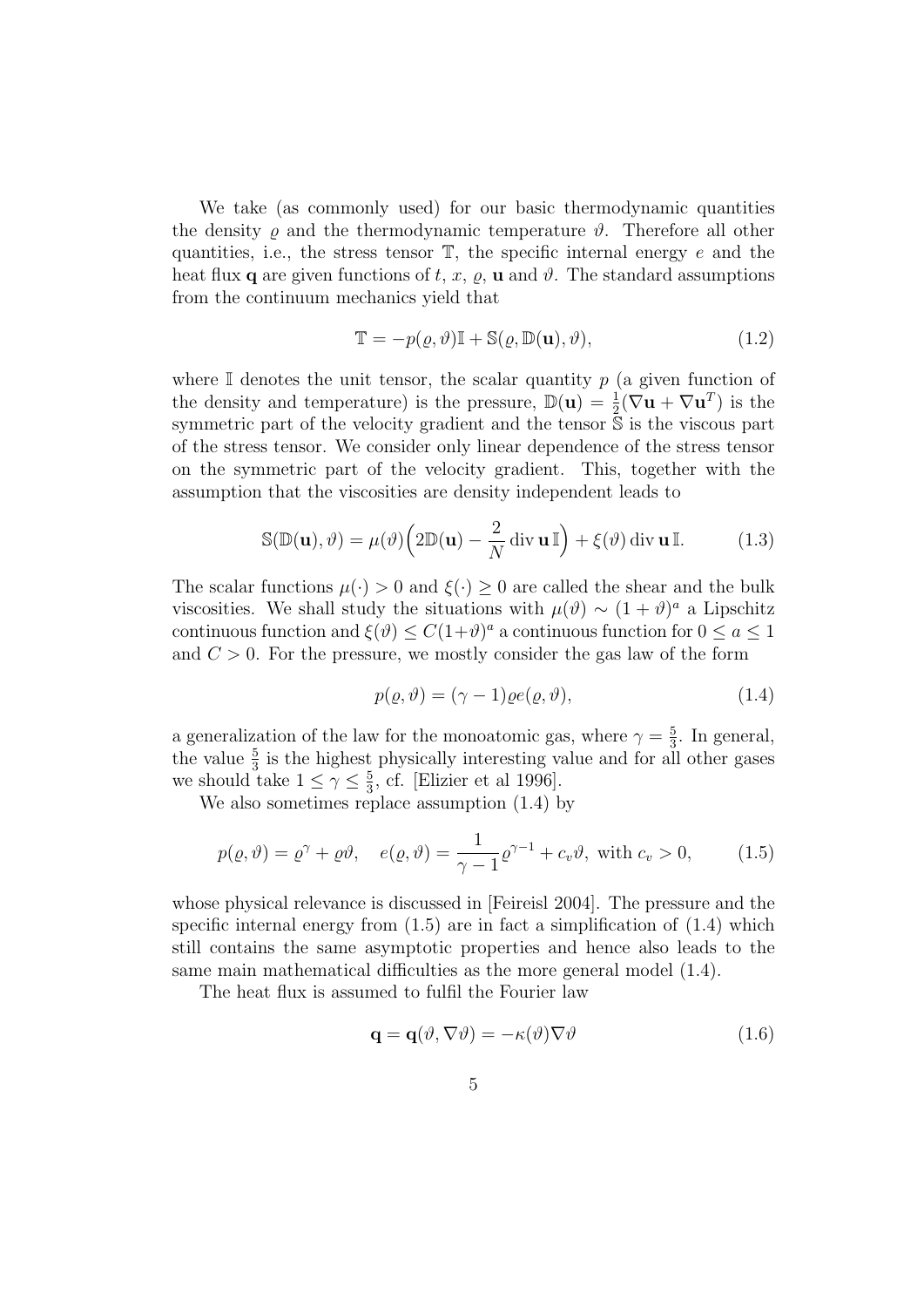with the heat conductivity  $\kappa(\vartheta) \sim (1 + \vartheta)^m$  for some  $m > 0$ .

To get a well posed problem, we must prescribe the initial conditions

$$
\varrho(0, x) = \varrho_0(x), \quad (\varrho \mathbf{u})(0, x) = \mathbf{m}_0(x), \quad \vartheta(0, x) = \vartheta_0(x)
$$
\n(1.7)

in Ω and the boundary conditions on *∂*Ω. We restrict ourselves to the following simple cases. For the heat flux, we take

$$
-\mathbf{q} \cdot \mathbf{n} + L(\vartheta)(\vartheta - \Theta_0) = 0 \tag{1.8}
$$

and for the velocity we consider either the homogeneous Dirichlet boundary conditions

$$
\mathbf{u} = \mathbf{0} \tag{1.9}
$$

or the (partial) slip boundary conditions (sometimes also called the Navier boundary conditions)

$$
\mathbf{u} \cdot \mathbf{n} = 0, \qquad (\mathbb{S}\mathbf{n}) \times \mathbf{n} + \alpha \mathbf{u} \times \mathbf{n} = \mathbf{0}. \tag{1.10}
$$

Above, **n** denotes the external normal vector to  $\partial\Omega$ ,  $\Theta_0$ :  $(0, T) \times \partial\Omega$  →  $\mathbb{R}^+$  is the external temperature,  $L(\vartheta) \sim (1 + \vartheta)^l$ , a continuous function, characterizes the thermal insulation of the boundary, and  $\alpha > 0$  is the friction coefficient which is for simplicity assumed to be constant. Since in what follows we consider only the steady or time-periodic problems, we cannot assume the boundary to be at the same time thermally (i.e. zero heat flux) and mechanically insulated as the set of such solutions would be quite trivial, cf. [Feireisl Pražák 2010].

The Second law of thermodynamics implies the existence of a differentiable function  $s(\varrho, \vartheta)$  called the specific entropy which is (up to an additive constant) given by the Gibbs relation

$$
\frac{1}{\vartheta}\Big(\mathbf{D}\mathbf{e}(\varrho,\vartheta)+p(\varrho,\vartheta)\mathbf{D}\Big(\frac{1}{\varrho}\Big)\Big)=\mathbf{D}\mathbf{s}(\varrho,\vartheta).
$$

Due to  $(1.4)$  and  $(1.1)$ , it is not difficult to verify, at least formally, that the specific entropy obeys the entropy equation

$$
\frac{\partial(\varrho s)}{\partial t} + \operatorname{div}(\varrho s \mathbf{u}) + \operatorname{div}\left(\frac{\mathbf{q}}{\vartheta}\right) = \frac{\mathbb{S} : \nabla \mathbf{u}}{\vartheta} - \frac{\mathbf{q} \cdot \nabla \vartheta}{\vartheta^2}.
$$
 (1.11)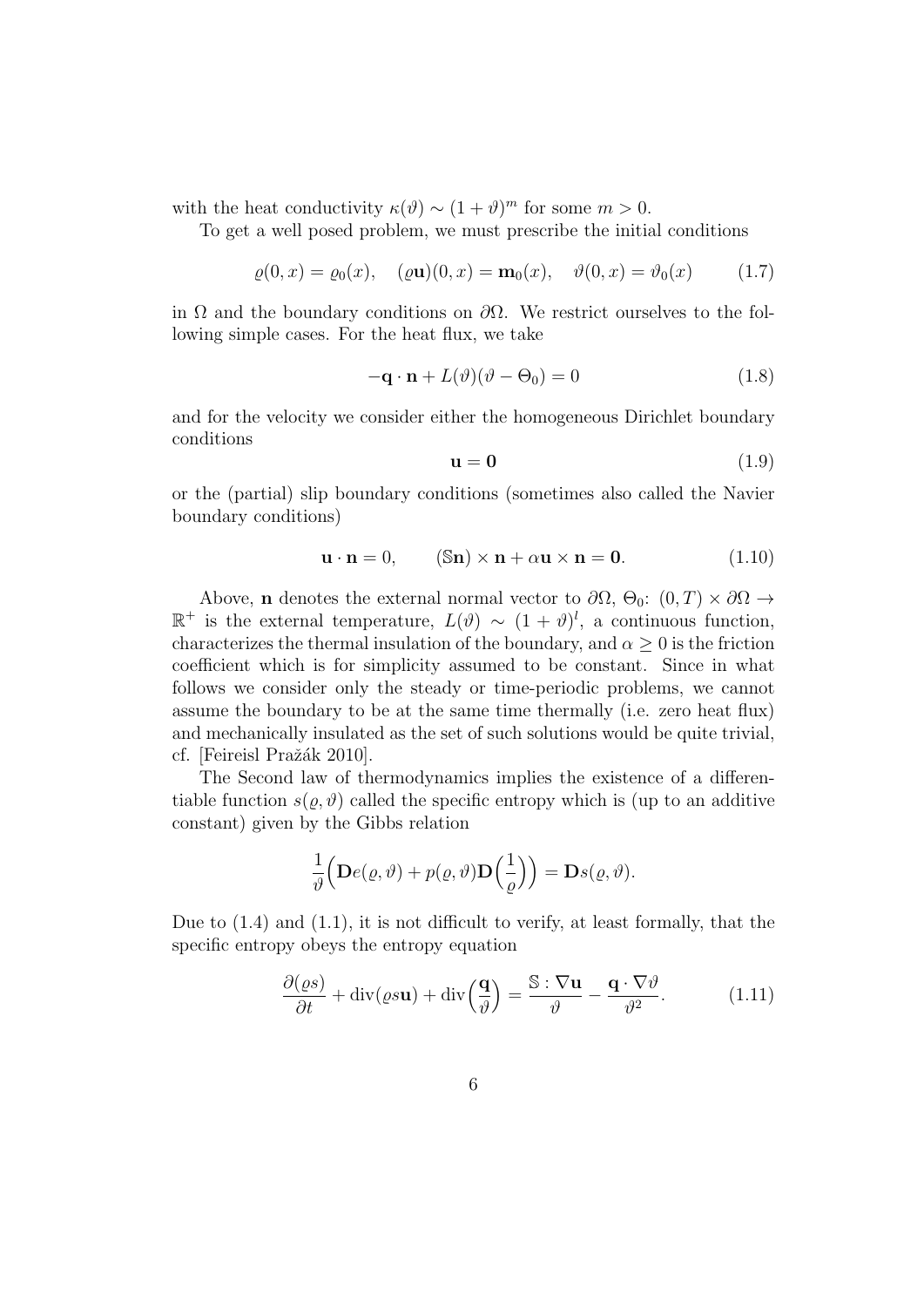On this level, equation (1.11) is fully equivalent with the total energy equality  $(1.1)$ <sub>3</sub> and can replace it. Another equivalent formulation is the internal energy balance in the form

$$
\frac{\partial(\varrho e)}{\partial t} + \operatorname{div}(\varrho e \mathbf{u}) + \operatorname{div} \mathbf{q} + p \operatorname{div} \mathbf{u} = \mathbb{S} : \nabla \mathbf{u}.
$$

It can be deduced easily from the total energy balance  $(1.1)_3$  subtracting the kinetic energy balance, i.e.,  $(1.1)$ <sub>2</sub> multiplied by **u**. Indeed, at the level of classical solutions such computations are possible; later on, on the level of weak solutions, these formulations may not be equivalent.

It is also easy to verify that the functions *p* and *e* are compatible with the existence of entropy if and only if they satisfy the Maxwell relation

$$
\frac{\partial e(\varrho, \vartheta)}{\partial \varrho} = \frac{1}{\varrho^2} \Big( p(\varrho, \vartheta) - \vartheta \frac{\partial p(\varrho, \vartheta)}{\partial \vartheta} \Big). \tag{1.12}
$$

Note that the choice (1.5) fulfils it. Assuming relation (1.4), if the pressure function  $p \in C^1((0,\infty)^2)$ , then it has necessarily the form

$$
p(\varrho, \vartheta) = \vartheta^{\frac{\gamma}{\gamma - 1}} P\left(\frac{\rho}{\vartheta^{\frac{1}{\gamma - 1}}}\right),\tag{1.13}
$$

where  $P \in C^1((0, \infty))$ .

We shall assume that

$$
P(0) = 0, \quad P'(0) \in C^{1}([0, \infty)) \cap C^{2}((0, \infty)),
$$
  
\n
$$
P(0) = 0, \quad P'(0) = p_{0} > 0, \quad P'(Z) > 0, \quad Z > 0,
$$
  
\n
$$
\lim_{Z \to \infty} \frac{P(Z)}{Z^{\gamma}} = p_{\infty} > 0,
$$
  
\n
$$
0 < \frac{1}{\gamma - 1} \frac{\gamma P(Z) - ZP'(Z)}{Z} \le c_{7} < \infty, \quad Z > 0.
$$
\n(1.14)

For more details about (1.4) and about physical motivation for assumptions  $(1.14)$  see e.g. [Feireisl Novotný 2009, Sections 1.4.2 and 3.2].

In what follows we shall now deal with the steady version of system (1.1), i.e., we consider the following system of equations

$$
\operatorname{div}(\varrho \mathbf{u}) = 0,
$$
  
\n
$$
\operatorname{div}(\varrho \mathbf{u} \otimes \mathbf{u}) - \operatorname{div} \mathbb{S} + \nabla p = \varrho \mathbf{f},
$$
\n
$$
\operatorname{div}(\varrho E \mathbf{u}) + \operatorname{div} \mathbf{q} - \operatorname{div}(\mathbb{S} \mathbf{u}) + \operatorname{div} p \mathbf{u} = \varrho \mathbf{f} \cdot \mathbf{u}
$$
\n(1.15)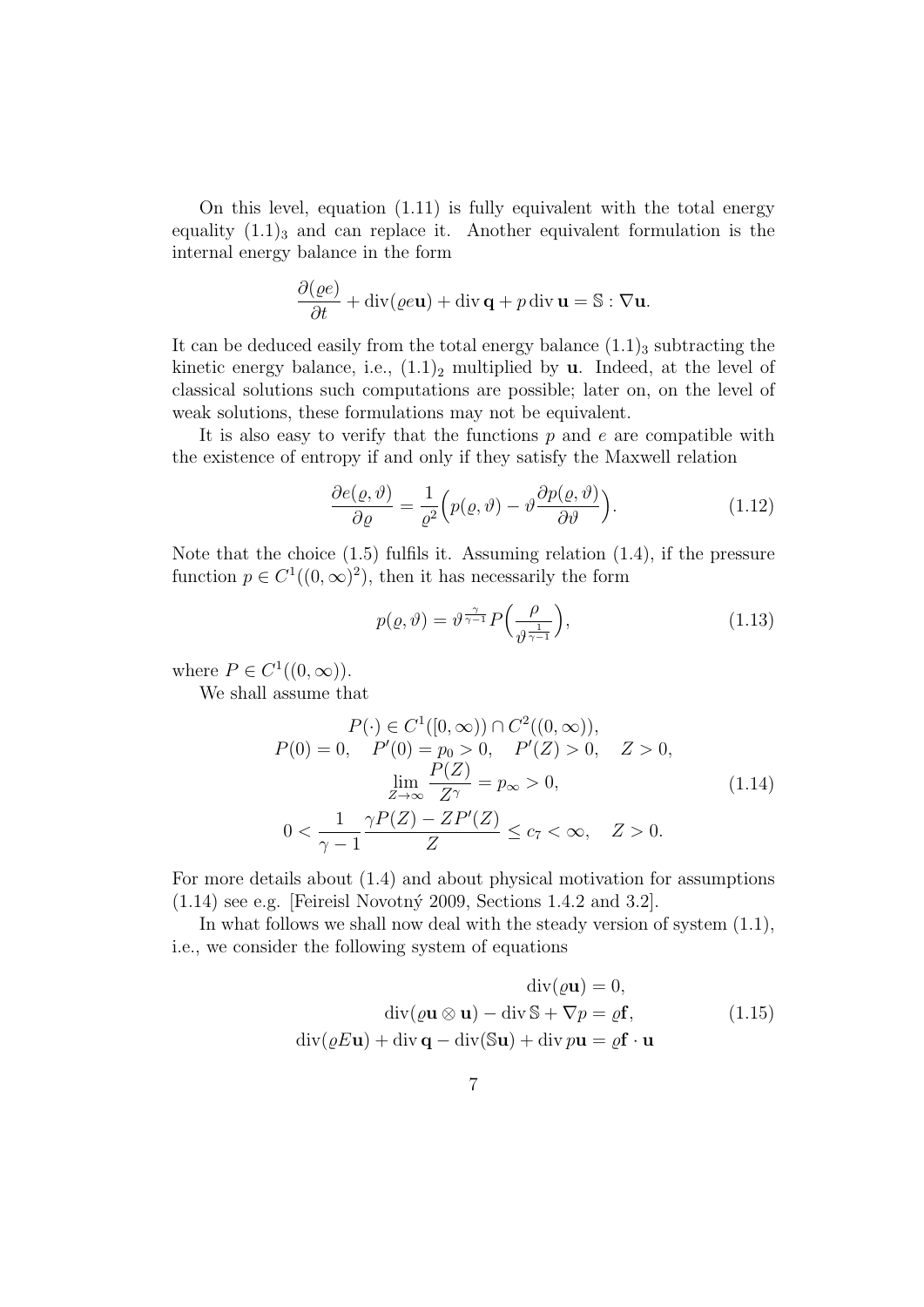with the boundary conditions  $(1.8)$  and either  $(1.9)$  or  $(1.10)$ . The initial conditions are not relevant in this case, on the other hand, we must prescribe the total mass of the fluid

$$
\int_{\Omega} \varrho \, \mathrm{d}x = M > 0. \tag{1.16}
$$

Recall that, on the level of smooth solutions with strictly positive temperature, the total energy balance (together with the momentum balance and the continuity equation) is equivalent with either the internal energy balance

$$
\operatorname{div}(\varrho e \mathbf{u}) + \operatorname{div} \mathbf{q} + p \operatorname{div} \mathbf{u} = \mathbb{S} : \nabla \mathbf{u}
$$
 (1.17)

or the entropy balance

$$
\operatorname{div}(\varrho s \mathbf{u}) + \operatorname{div}\left(\frac{\mathbf{q}}{\vartheta}\right) = \frac{\mathbb{S} : \nabla \mathbf{u}}{\vartheta} - \frac{\mathbf{q} \cdot \nabla \vartheta}{\vartheta^2};\tag{1.18}
$$

in both cases, we must consider them together with the momentum balance and the continuity equation.

We aim at studying existence of solutions to this problem without any restriction on the size of the data. It requires that we deal with the weak solutions (or even weaker notion). These solutions may be non-unique and their existence may depend on

- *•* the values of the parameters *γ* and *m*
- the choice of the boundary conditions  $(1.9)$  or  $(1.10)$
- the type of the solutions (as explained in the next section).

# **2 Mathematical theory for steady compressible Navier–Stokes–Fourier system**

### **2.1 Definitions of solutions for different formulations**

Our aim is to study the existence of solutions without any restriction on the size of the data and keep the regularity assumptions on the data as general as possible. This leads us naturally to the notion of weak solution (or, as explained below, variational entropy solution). Before dealing with the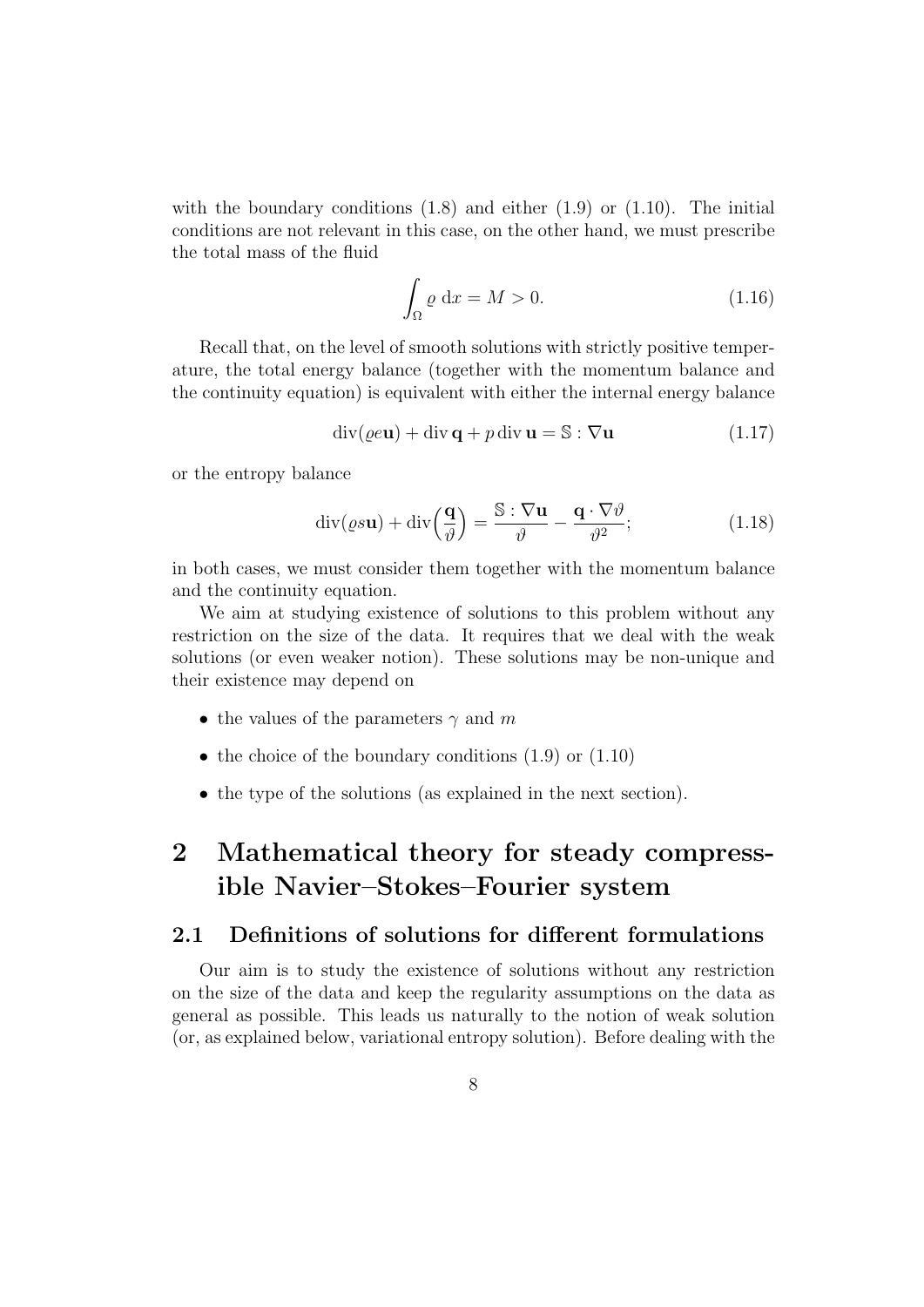formulations allowing very low exponent  $\gamma$ , we introduce a definition based on the internal energy balance, where we can obtain relatively regular solutions for a certain range of  $\gamma$ . We consider the Navier boundary conditions (1.10) for the velocity, assume the viscosities to be constant (i.e., we take  $a = 0$ below  $(1.3)$  and use the pressure law  $(1.5)$ .

We use standard notation for the functions spaces (Lebesgue, Sobolev or spaces of continuous or continuously differentiable functions). We further denote

$$
W_{\mathbf{n}}^{1,p}(\Omega;\mathbb{R}^3) = \{ \mathbf{u} \in W^{1,p}(\Omega;\mathbb{R}^3); \mathbf{u} \cdot \mathbf{n} = 0 \text{ in the sense of traces} \}.
$$

Similarly the space  $C^1_{\mathbf{n}}(\overline{\Omega}; \mathbb{R}^3)$  contains all differentiable functions up to the boundary of Ω with zero normal trace on *∂*Ω. Then we have

**Definition 1 (Weak solution for internal energy formulation.)** *The triple*  $(\varrho, \mathbf{u}, \vartheta)$  *is called a weak solution to system (1.15)*<sub>1−2</sub>*, (1.17), (1.16)*, *(1.3), (1.5), (1.6), (1.8)* and (1.10) if  $\rho \in L^{\frac{6\gamma}{5}}(\Omega)$ ,  $\mathbf{u} \in W^{1,2}_{\mathbf{n}}(\Omega;\mathbb{R}^3)$ ,  $\vartheta \in L^{\frac{6\gamma}{5}}(\Omega)$  $W^{1,r}(\Omega) \cap L^{3m}(\Omega) \cap L^{l+1}(\partial\Omega), r > 1$  with  $\varrho |\mathbf{u}|^2 \in L^{\frac{6}{5}}(\Omega), \varrho \mathbf{u} \vartheta \in L^1(\Omega;\mathbb{R}^3),$  $\mathbb{S}(\mathbb{D}(\mathbf{u})) : \mathbb{D}(\mathbf{u}) \in L^1(\Omega), \ \vartheta^m \nabla \vartheta \in L^1(\Omega; \mathbb{R}^3)$ *. Moreover, the continuity equation is satisfied in the weak sense*

$$
\int_{\Omega} \varrho \mathbf{u} \cdot \nabla \psi \, dx = 0 \qquad \forall \psi \in C^{1}(\overline{\Omega}), \tag{2.19}
$$

*the momentum equation holds in the weak sense*

$$
\int_{\Omega} \left( -\varrho(\mathbf{u} \otimes \mathbf{u}) : \nabla \varphi - p(\varrho, \vartheta) \operatorname{div} \varphi + \mathbb{S}(\mathbb{D}(\mathbf{u})) : \nabla \varphi \right) dx \n+ \alpha \int_{\partial \Omega} \mathbf{u} \cdot \varphi \, dS = \int_{\Omega} \varrho \mathbf{f} \cdot \varphi \, dx \quad \forall \varphi \in C_{\mathbf{n}}^{1}(\overline{\Omega}; \mathbb{R}^{3}),
$$
\n(2.20)

*and the internal energy balance holds in the weak sense*

$$
\int_{\Omega} \left( \kappa(\vartheta) \nabla \vartheta - \varrho \vartheta \mathbf{u} \right) \cdot \nabla \psi \, dx + \int_{\partial \Omega} L(\vartheta) (\vartheta - \Theta_0) \psi \, dS
$$
\n
$$
= \int_{\Omega} \left( \mathbb{S}(\mathbb{D}(\mathbf{u})) : \nabla \mathbf{u} + \varrho \vartheta \, \text{div } \mathbf{u} \right) \psi \, dx \quad \forall \psi \in C^1(\overline{\Omega}).
$$
\n(2.21)

Note that we used the fact that in the weak formulation of the internal energy balance, the cold pressure terms are cancelled with the cold internal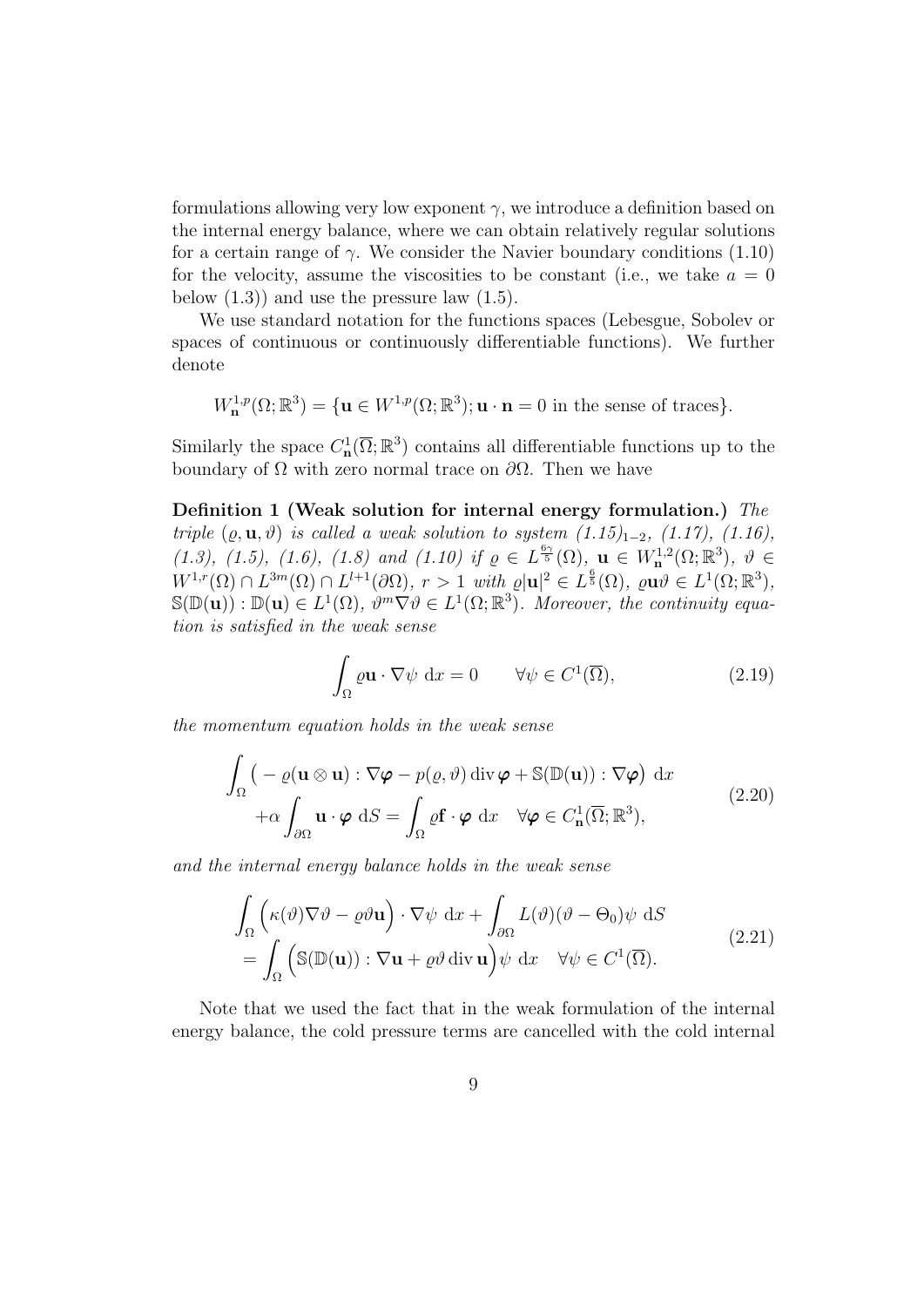energy terms. This is, at least formally, always true, but it requires certain integrability of the density. Since we deal with this definition only for  $\gamma > 3$ later on, these terms cancel even for weak solutions.

Next we consider either the total energy balance formulation (which leads to the weak formulation). The definitions for the Dirichlet and Navier boundary conditions slightly differ, therefore we present both. In both cases, we consider either  $(1.5)$  or  $(1.4)$  with  $(1.12)$ – $(1.14)$  and as above, we must prescribe the total mass (1.16).

**Definition 2 (Total energy formulation for Dirichlet b.c.)** *The triple*  $(\varrho, \mathbf{u}, \vartheta)$  *is called a weak solution to system (1.15), (1.3), (1.4), (1.6), (1.8), (1.9)* and *(1.16)*, if  $\varrho \in L^{\frac{6\gamma}{5}}(\Omega)$ ,  $\int_{\Omega} \varrho dx = M$ ,  $\mathbf{u} \in W_0^{1,2}$  $\mathcal{O}_0^{1,2}(\Omega;\mathbb{R}^3), \ \vartheta \in$  $W^{1,r}(\Omega) \cap L^{3m}(\Omega) \cap L^{l+1}(\partial\Omega), r > 1$  with  $\varrho |\mathbf{u}|^2 \in L^{\frac{6}{5}}(\Omega), \varrho \mathbf{u} \vartheta \in L^1(\Omega;\mathbb{R}^3),$  $\mathbb{S}(\mathbb{D}(\mathbf{u}), \vartheta)\mathbf{u} \in L^1(\Omega; \mathbb{R}^3), \ \vartheta^m \nabla \vartheta \in L^1(\Omega; \mathbb{R}^3), \ and$ 

$$
\int_{\Omega} \varrho \mathbf{u} \cdot \nabla \psi \, dx = 0 \qquad \forall \psi \in C^{1}(\overline{\Omega}), \tag{2.22}
$$

$$
\int_{\Omega} \left( -\varrho(\mathbf{u} \otimes \mathbf{u}) : \nabla \varphi - p(\varrho, \vartheta) \operatorname{div} \varphi + \mathbb{S}(\mathbb{D}(\mathbf{u}), \vartheta) : \nabla \varphi \right) dx
$$
\n
$$
= \int_{\Omega} \varrho \mathbf{f} \cdot \varphi \, dx \quad \forall \varphi \in C_{0}^{1}(\Omega; \mathbb{R}^{3}),
$$
\n
$$
\int_{\Omega} -\left( \frac{1}{2} \varrho |\mathbf{u}|^{2} + \varrho e(\varrho, \vartheta) \right) \mathbf{u} \cdot \nabla \psi \, dx = \int_{\Omega} \left( \varrho \mathbf{f} \cdot \mathbf{u} \psi + p(\varrho, \vartheta) \mathbf{u} \cdot \nabla \psi \right) dx
$$
\n
$$
- \int_{\Omega} \left( \left( \mathbb{S}(\mathbb{D}(\mathbf{u}), \vartheta) \mathbf{u} \right) \cdot \nabla \psi + \kappa(\cdot, \vartheta) \nabla \vartheta \cdot \nabla \psi \right) dx
$$
\n
$$
- \int_{\partial \Omega} L(\vartheta) (\vartheta - \Theta_{0}) \psi \, dS \qquad \forall \psi \in C^{1}(\overline{\Omega}).
$$
\n(2.24)

**Definition 3 (Total energy formulation for Navier b.c.)** *The triple*  $(\varrho, \mathbf{u}, \vartheta)$  *is called a weak solution to system (1.15), (1.3), (1.4), (1.6), (1.8), (1.10)* and *(1.16)*, if  $\varrho \in L^{\frac{6\gamma}{5}}(\Omega)$ ,  $\int_{\Omega} \varrho dx = M$ ,  $\mathbf{u} \in W^{1,2}_{\mathbf{n}}(\Omega;\mathbb{R}^3)$ ,  $\vartheta \in$  $W^{1,r}(\Omega) \cap L^{3m}(\Omega) \cap L^{l+1}(\partial\Omega), r > 1$  with  $\varrho |\mathbf{u}|^2 \in L^{\frac{6}{5}}(\Omega), \varrho \mathbf{u} \vartheta \in L^1(\Omega;\mathbb{R}^3),$  $\mathbb{S}(\mathbb{D}(\mathbf{u}), \vartheta)\mathbf{u} \in L^1(\Omega; \mathbb{R}^3), \ \vartheta^m \nabla \vartheta \in L^1(\Omega; \mathbb{R}^3)$ *. Moreover, the continuity equa-*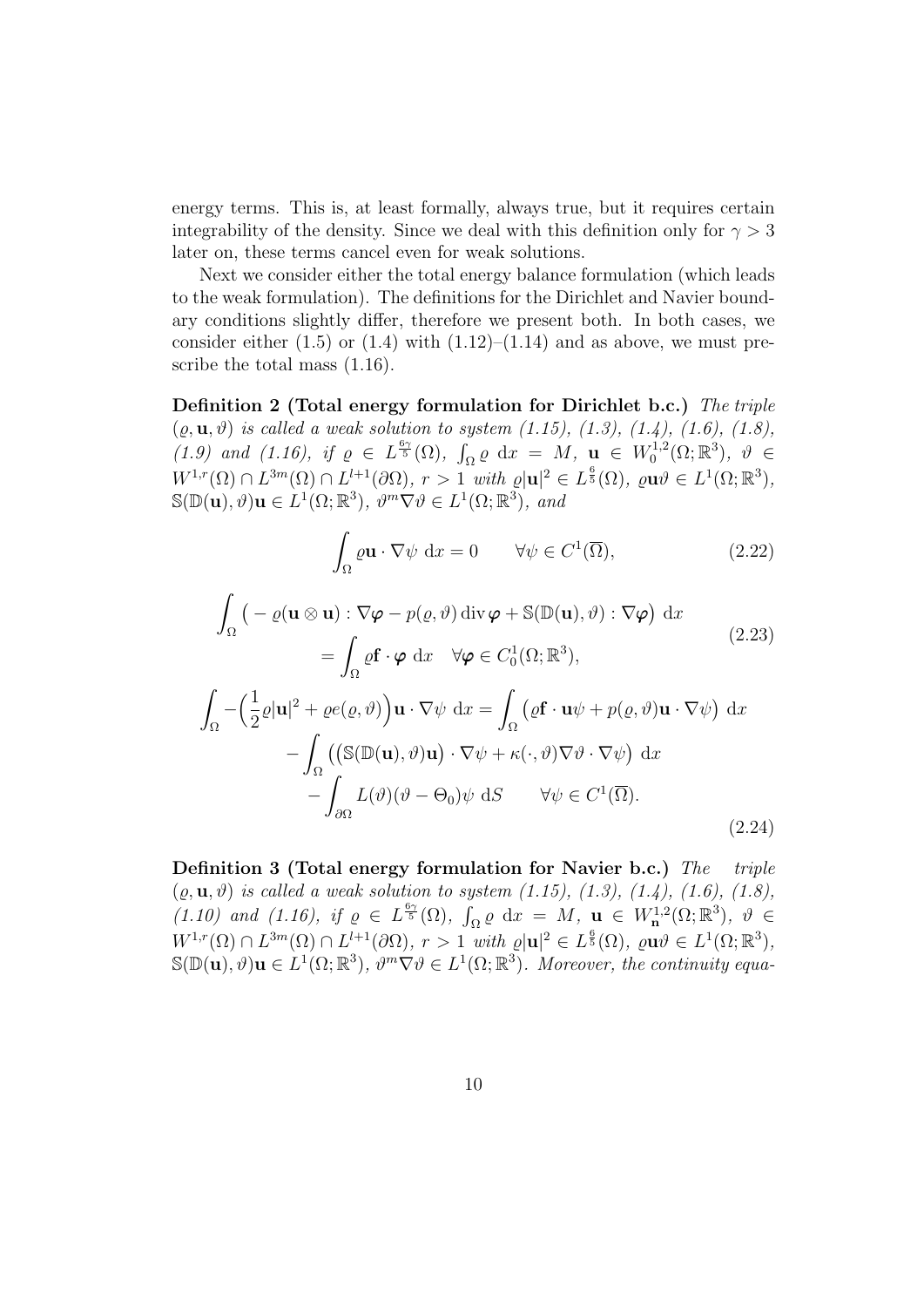*tion is satisfied in the sense as in (2.19), and*

$$
\int_{\Omega} \left( -\varrho(\mathbf{u} \otimes \mathbf{u}) : \nabla \varphi - p(\varrho, \vartheta) \operatorname{div} \varphi + \mathbb{S}(\mathbb{D}(\mathbf{u}), \vartheta) : \nabla \varphi \right) dx
$$
\n
$$
+ \alpha \int_{\partial \Omega} \mathbf{u} \cdot \varphi \, dS = \int_{\Omega} \varrho \mathbf{f} \cdot \varphi \, dx \quad \forall \varphi \in C_{\mathbf{n}}^{1}(\overline{\Omega}; \mathbb{R}^{3}),
$$
\n
$$
\int_{\Omega} - \left( \frac{1}{2} \varrho |\mathbf{u}|^{2} + \varrho e(\varrho, \vartheta) \right) \mathbf{u} \cdot \nabla \psi \, dx = \int_{\Omega} \left( \varrho \mathbf{f} \cdot \mathbf{u} \psi + p(\varrho, \vartheta) \mathbf{u} \cdot \nabla \psi \right) dx
$$
\n
$$
- \int_{\Omega} \left( (\mathbb{S}(\mathbb{D}(\mathbf{u}), \vartheta) \mathbf{u}) \cdot \nabla \psi + \kappa(\vartheta) \nabla \vartheta \cdot \nabla \psi \right) dx
$$
\n
$$
- \int_{\partial \Omega} L(\vartheta) (\vartheta - \Theta_{0}) \psi \, dS - \alpha \int_{\partial \Omega} |\mathbf{u}|^{2} \psi \, dS \ \forall \psi \in C^{1}(\overline{\Omega}).
$$
\n(2.26)

Another definition concerns the formulation with the entropy equation. The main problem is that due to mathematical reasons it is difficult to expect that it is possible to obtain equality in the entropy formulation. However, it is enough to prove inequality and in order to keep the weak–strong compatibility (sufficiently smooth solution of this formulation is in fact classical solution to the original formulation), it is necessary to extract at least a part of the information from the total energy balance. Again, formulations for both boundary conditions may include either  $(1.5)$  or  $(1.4)$  with  $(1.12)$ –  $(1.14).$ 

**Definition 4 (Variational entropy solution for Dirichlet b.c.)** *The triple*  $(\varrho, \mathbf{u}, \vartheta)$  *is called a variational entropy solution to system*  $(1.15)_{1-2}$ *, (1.18), (1.3), (1.4), (1.6), (1.8), (1.9) and (1.16), if*  $\rho \in L^{\gamma}(\Omega)$ ,  $\int_{\Omega} \rho dx =$  $M, \mathbf{u} \in W_0^{1,2}$  $U_0^{1,2}(\Omega;\mathbb{R}^3), \ \ \vartheta \ \in \ W^{1,r}(\Omega) \ \cap \ L^{3m}(\Omega) \ \cap \ L^{l+1}(\partial\Omega), \ \ r > 1, \ \ with$  $\varrho \mathbf{u} \in L^{\frac{6}{5}}(\Omega;\mathbb{R}^3), \varrho \vartheta \in L^1(\Omega), \text{ and } \vartheta^{-1} \mathbb{S}(\mathbb{D}(\mathbf{u}), \vartheta) \mathbf{u} \in L^1(\Omega;\mathbb{R}^3), L(\vartheta), \frac{L(\vartheta)}{\vartheta}$ *ϑ ∈*  $L^1(\partial\Omega)$ *,*  $\kappa(\vartheta)\frac{|\nabla\vartheta|^2}{\vartheta^2} \in L^1(\Omega)$  *and*  $\kappa(\vartheta)\frac{\nabla\vartheta}{\vartheta}$  $\frac{\nabla \vartheta}{\vartheta} \in L^1(\Omega; \mathbb{R}^3)$ *. Moreover, equalities (2.22) and (2.23) are satisfied in the same sense as in Definition 2, and we have the entropy inequality*

$$
\int_{\Omega} \left( \frac{\mathbb{S}(\mathbb{D}(\mathbf{u}), \vartheta) : \nabla \mathbf{u}}{\vartheta} + \kappa(\vartheta) \frac{|\nabla \vartheta|^2}{\vartheta^2} \right) \psi \, dx + \int_{\partial \Omega} \frac{L(\vartheta)}{\vartheta} \Theta_0 \psi \, dS
$$
\n
$$
\leq \int_{\partial \Omega} L(\vartheta) \psi \, dS + \int_{\Omega} \left( \kappa(\vartheta) \frac{\nabla \vartheta \cdot \nabla \psi}{\vartheta} - \varrho s(\varrho, \vartheta) \mathbf{u} \cdot \nabla \psi \right) dx \tag{2.27}
$$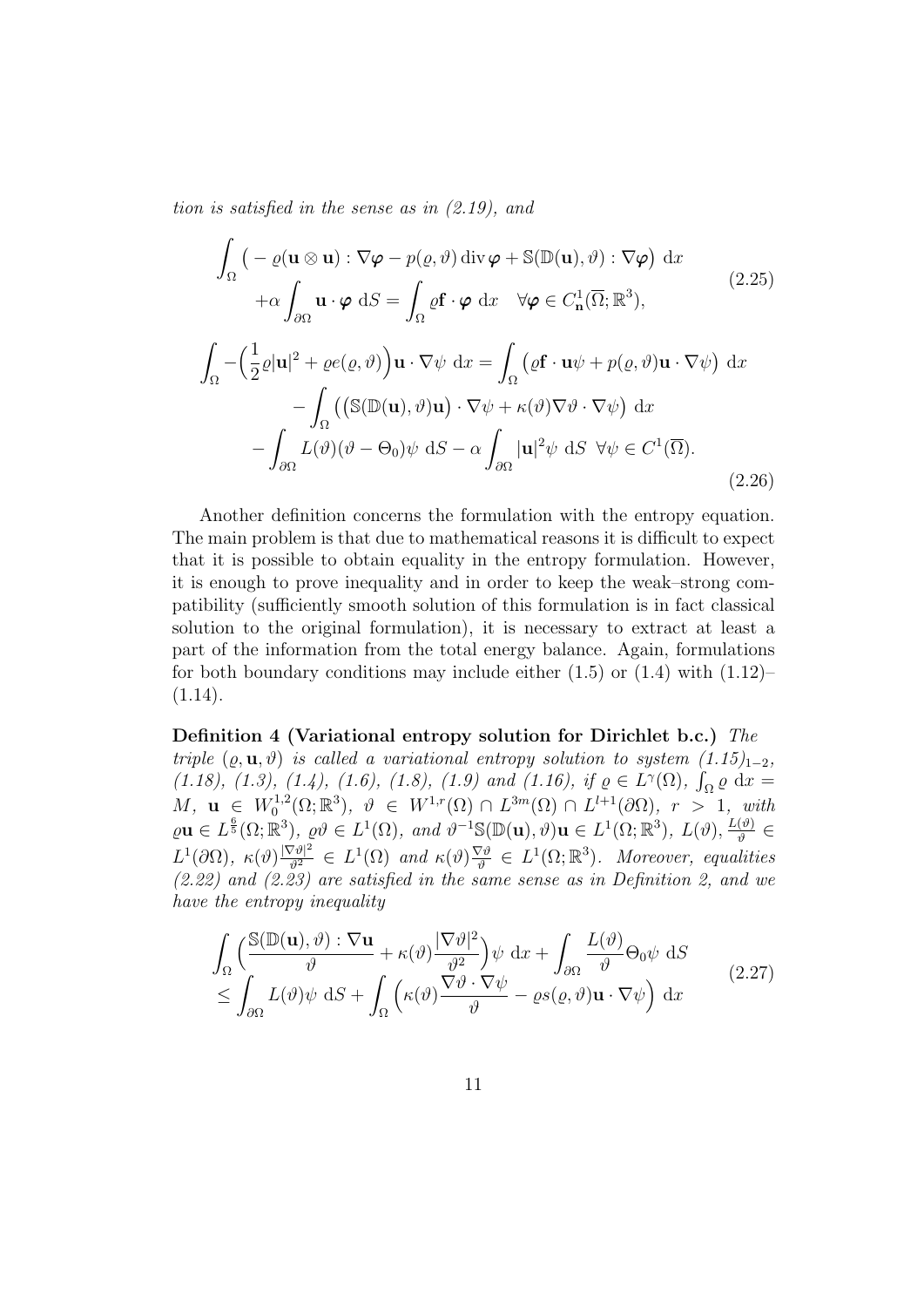*for all non-negative*  $\psi \in C^1(\overline{\Omega})$ *, together with the global total energy balance* 

$$
\int_{\partial\Omega} L(\vartheta)(\vartheta - \Theta_0) \, \mathrm{d}S = \int_{\Omega} \varrho \mathbf{f} \cdot \mathbf{u} \, \mathrm{d}x. \tag{2.28}
$$

Similarly as above we have

**Definition 5 (Variational entropy solution for Navier b.c.)** *The triple*  $(\rho, \mathbf{u}, \vartheta)$  *is called a variational entropy solution to system*  $(1.15)_{1-2}$ *, (1.18), (1.3), (1.4), (1.6), (1.8), (1.10) and (1.16), if*  $\varrho \in L^{\gamma}(\Omega)$ *,*  $\int_{\Omega} \varrho dx =$  $M, \mathbf{u} \in W^{1,2}_{\mathbf{n}}(\Omega;\mathbb{R}^3), \ \vartheta \in W^{1,r}(\Omega) \cap L^{3m}(\Omega) \cap L^{l+1}(\partial\Omega), \ r > 1, \ \text{with} \ \varrho \mathbf{u} \in$  $L^{\frac{6}{5}}(\Omega;\mathbb{R}^3), \varrho\vartheta \in L^1(\Omega), \vartheta^{-1}\mathbb{S}(\mathbb{D}(\mathbf{u}),\vartheta)\mathbf{u} \in L^1(\Omega;\mathbb{R}^3), L(\vartheta), \frac{L(\vartheta)}{\vartheta}$  $\frac{\partial}{\partial \theta}$   $\in L^1(\partial\Omega)$ ,  $\kappa(\vartheta) \frac{|\nabla \vartheta|^2}{\vartheta^2} \in L^1(\Omega)$  and  $\kappa(\vartheta) \frac{\nabla \vartheta}{\vartheta}$  $\frac{\nabla \vartheta}{\vartheta} \in L^1(\Omega;\mathbb{R}^3)$ *. Moreover, equalities (2.22)* and *(2.25) are satisfied in the same sense as in Definition 3, we have the entropy inequality (2.27) in the same sense as in Definition 4, together with the global total energy balance*

$$
\alpha \int_{\partial \Omega} |\mathbf{u}|^2 \, \mathrm{d}S + \int_{\partial \Omega} L(\vartheta)(\vartheta - \Theta_0) \, \mathrm{d}S = \int_{\Omega} \varrho \mathbf{f} \cdot \mathbf{u} \, \mathrm{d}x. \tag{2.29}
$$

We will also need the notion of the renormalized solution to the continuity equation

**Definition 6 (Renormalized solution to continuity equation.)** *Let* **u** ∈  $W_{loc}^{1,2}(\mathbb{R}^3; \mathbb{R}^3)$  *and*  $\varrho$  ∈  $L_{loc}^{\frac{6}{5}}(\mathbb{R}^3)$  *solve* 

$$
\operatorname{div}(\varrho \mathbf{u}) = 0 \text{ in } \mathcal{D}'(\mathbb{R}^3).
$$

*Then the pair* (*ϱ,* **u**) *is called a renormalized solution to the continuity equation, if*

$$
\operatorname{div}(b(\varrho)\mathbf{u}) + (\varrho b'(\varrho) - b(\varrho)) \operatorname{div} \mathbf{u} = 0 \text{ in } \mathcal{D}'(\mathbb{R}^3) \tag{2.30}
$$
  
for all  $b \in C^1([0, \infty)) \cap W^{1, \infty}((0, \infty))$  with  $zb'(z) \in L^{\infty}((0, \infty))$ .

## **2.2 Main results**

#### **2.2.1 Existence of a solution for internal energy formulation**

We first describe the result from [Mucha Pokorný 2009] which was the first paper dealing with weak solutions for the steady compressible Navier– Stokes–Fourier system in our formulation. The technique was based on the previous results of both authors, see papers [Mucha Pokorn´y 2006] and [Pokorn´y Mucha 2008]. It holds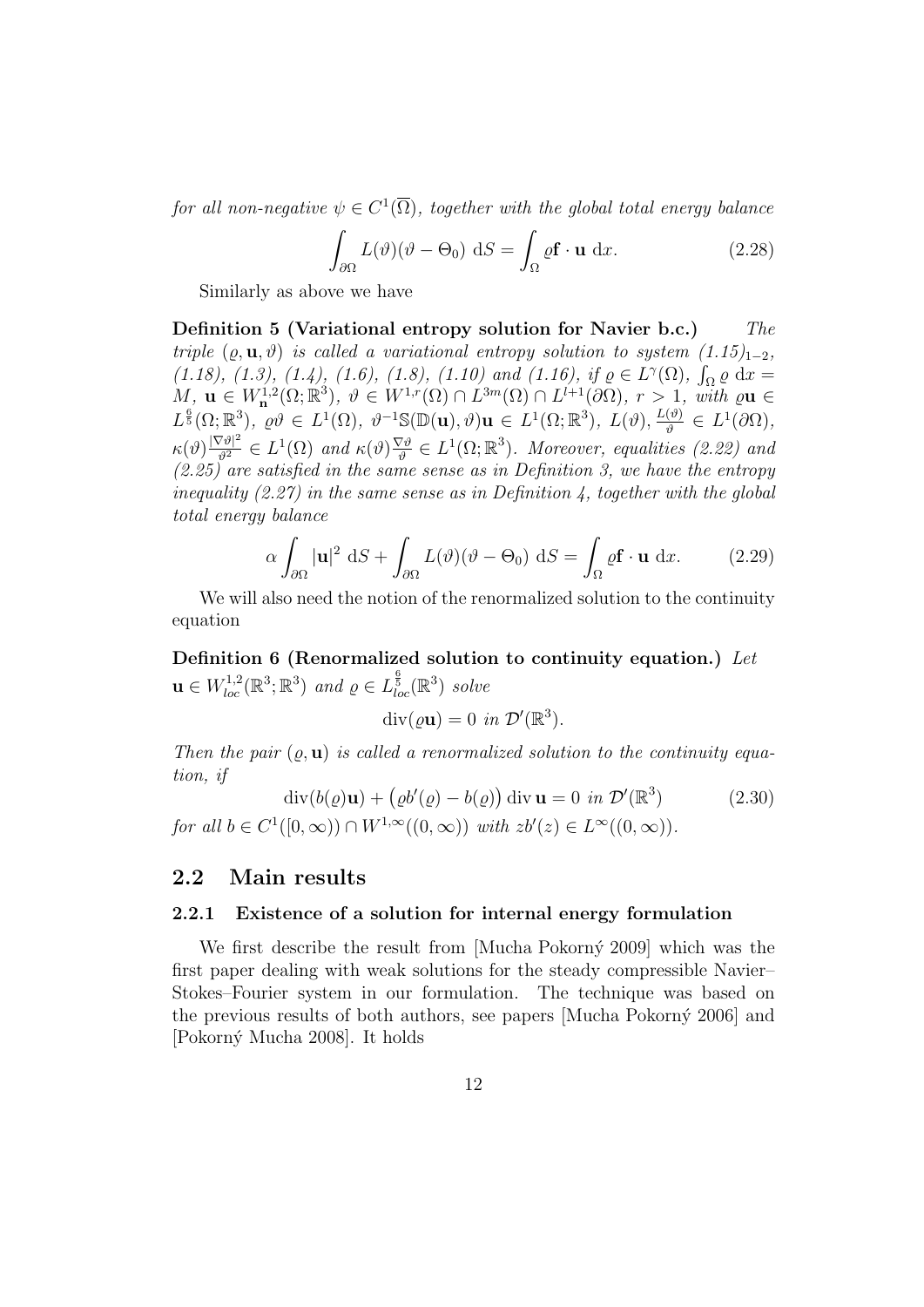**Theorem 1 (Internal energy formulation.) [Mucha Pokorn´y 2009]** Let  $\Omega \in C^2$  be a bounded domain in  $\mathbb{R}^3$  which is not axially symmetric if  $\alpha = 0$ *. Let the viscosities be constant. Let*  $f \in L^{\infty}(\Omega; \mathbb{R}^{3})$  *and* 

$$
\gamma > 3, \qquad m = l + 1 > \frac{3\gamma - 1}{3\gamma - 7}.
$$

*Then there exists a weak solution to our problem*  $(1.15)_{1-2}$ *,*  $(1.17)$ *,*  $(1.16)$ *, (1.2), (1.5), (1.6), (1.8) and (1.9) in the sense of Definition 1 such that*

 $\varrho \in L^{\infty}(\Omega)$ ,  $\mathbf{u} \in W^{1,q}(\Omega; \mathbb{R}^3)$ ,  $\vartheta \in W^{1,q}(\Omega)$  *for all*  $1 \leq q < \infty$ ,

*and*  $\varrho \geq 0$ ,  $\vartheta > 0$  *a.e. in*  $\Omega$ *.* 

A similar result in two space dimensions can be found in the paper [Pecharová Pokorný 2010], for  $\gamma > 2$  and  $m = l + 1 > \frac{\gamma - 1}{\gamma - 2}$  $\frac{\gamma-1}{\gamma-2}$ .

#### **2.2.2 Weak and variational entropy solution**

In this section we shall explain the main ideas connected with results from papers [Novotný Pokorný 2011a], [Novotný Pokorný 2011b] and [Jessl´e et al. 2014]. The main disadvantage of the results from the previous section ( $[Mucha Pokorný 2009]$ ) is that the estimate of the velocity gradient is deduced from the momentum equation which means that it depends on the density. The main novelty of the aforementioned series of papers considered in this chapter is that the estimate of the velocity is deduced from the entropy inequality. It is then independent of any other unknown quantities.

We present the following results

#### **Theorem 2 (Dirichlet boundary conditions.) [Novotn´y Pokorn´y**

**2011a**] *Let*  $\Omega \in C^2$  *be a bounded domain in*  $\mathbb{R}^3$ ,  $\mathbf{f} \in L^\infty(\Omega; \mathbb{R}^3)$ ,  $\Theta_0 \geq K_0 > 0$  $a.e.$   $at \partial\Omega, \Theta_0 \in L^1(\partial\Omega)$ *.*  $Let \gamma > \frac{3}{2}, m > \max\left\{\frac{2}{3}, \frac{2}{3(\gamma-1)}\right\}, l = 0$ *. Then there exists a variational entropy solution to (1.15)*<sup>1</sup>*−*<sup>2</sup>*, (1.18), (1.3), (1.4), (1.6), (1.8), (1.9) and (1.16) in the sense of Definition 4. Moreover,*  $\rho \geq 0$ ,  $\vartheta > 0$ *a.e.* in  $\Omega$  *and*  $(\rho, \mathbf{u})$  *is a renormalized solution to the continuity equation in the sense of Definition 6.*

*In addition, if*  $m > 1$  *and*  $\gamma > \frac{5}{3}$ *, then the solution is a weak solution in the sense of Definition 2.*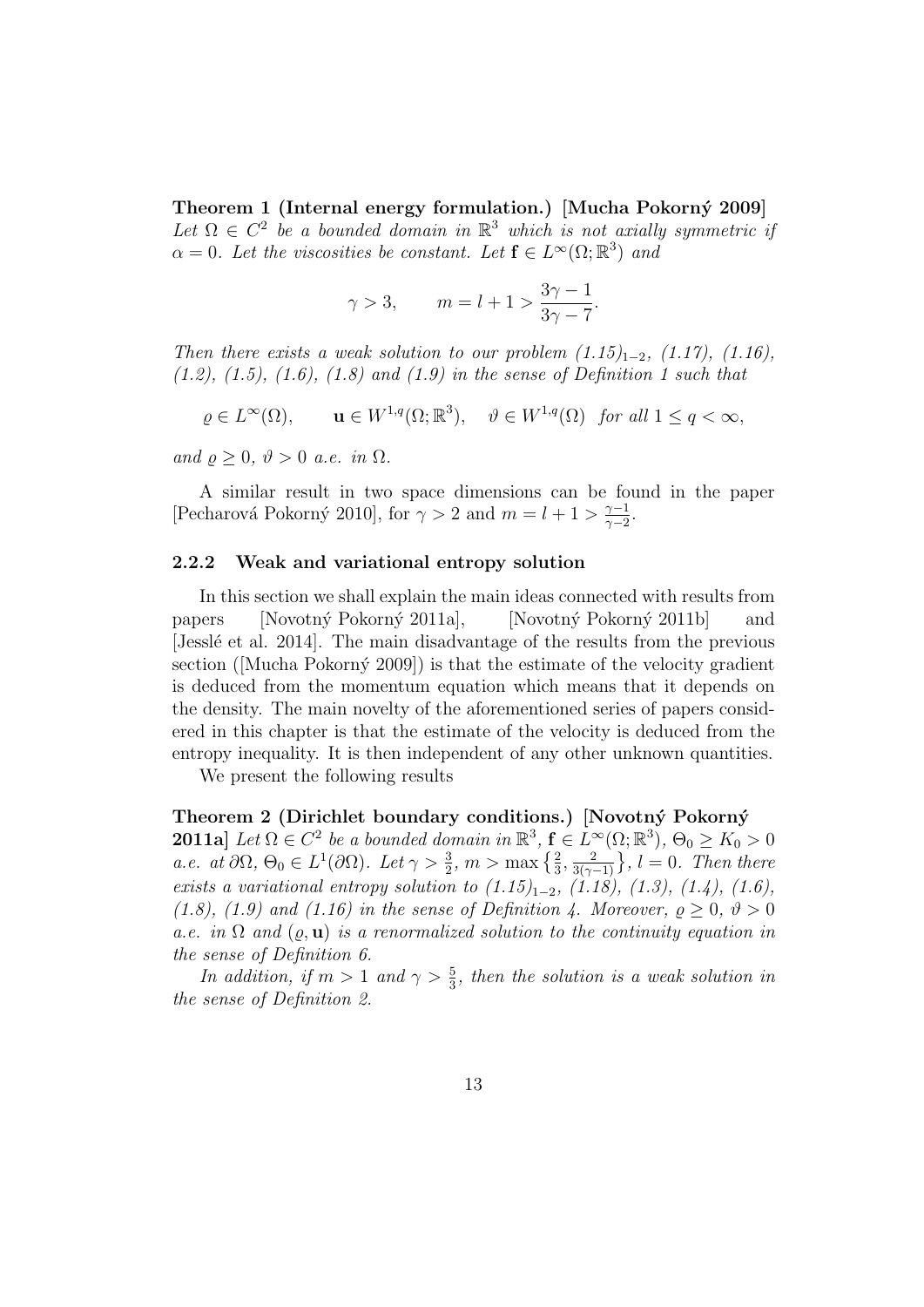Theorem 3 (Dirichlet boundary conditions.) [Novotný Pokorný **2011b**] *Let*  $\Omega$  *be a*  $C^2$  *be a bounded domain in*  $\mathbb{R}^3$ ,  $\mathbf{f} \in L^\infty(\Omega; \mathbb{R}^3)$ ,  $\Theta_0 \geq$  $K_0 > 0$  *a.e.* at  $\partial\Omega$ ,  $\Theta_0 \in L^1(\partial\Omega)$ *. Let*  $\gamma > 1$ ,  $m > \max\left\{\frac{2}{3}, \frac{2}{3(\gamma - 1)}\right\}$ ,  $l = 0$ *. Then there exists a variational entropy solution to*  $(1.15)_{1-2}$ *,*  $(1.18)$ *,*  $(1.3)$ *, (1.4), (1.6), (1.8), (1.9) and (1.16) in the sense of Definition 4. Moreover,*  $\rho \geq 0$ ,  $\vartheta > 0$  *a.e.* in  $\Omega$  *and*  $(\varrho, \mathbf{u})$  *is a renormalized solution to the continuity equation in the sense of Definition 6.*

*In addition, if*  $m > \max\{1, \frac{2\gamma}{3(3\gamma - 4)}\}$  *and*  $\gamma > \frac{4}{3}$ *, then the solution is a weak solution in the sense of Definition 2.*

**Theorem 4 (Navier boundary conditions.) [Jessl´e et al 2014]** *Let* Ω *be a*  $C^2$  *bounded domain in*  $\mathbb{R}^3$ ,  $\mathbf{f} \in L^\infty(\Omega; \mathbb{R}^3)$ ,  $\Theta_0 \geq K_0 > 0$  *a.e. at*  $\partial\Omega$ *,*  $\Theta_0 \in L^1(\partial\Omega)$ *. Let*  $\gamma > 1$ *, m >* max  $\left\{\frac{2}{3}, \frac{2}{3(\gamma - 1)}\right\}$ *, l = 0. Then there exists a variational entropy solution to (1.15)*<sub>1−2</sub>*, (1.18), (1.3), (1.4), (1.6), (1.8), (1.10)* and (1.16) in the sense of Definition 5. Moreover,  $\rho \geq 0$ ,  $\vartheta > 0$  a.e. *in*  $\Omega$  *and*  $(\varrho, \mathbf{u})$  *is a renormalized solution to the continuity in the sense of Definition 6.*

*In addition, if*  $m > 1$  *and*  $\gamma > \frac{5}{4}$ *, then the solution is a weak solution in the sense of Definition 3.*

**Remark 2.1** (i) Note that the results of Theorem 2 hold also for the Navier boundary conditions, just the proof in [Novotný Pokorný 2011a] was performed for the Dirichlet ones.

(ii) In fact, the paper [Novotný Pokorný 2011b] contains a weaker result than Theorem 3. However, as explained in [Mucha et al 2018], to obtain Theorem 3, it is enough to modify slightly at one step the proof for the limit passages. (iii) It is worth mentioning that the result of Theorem 4 is stronger than the result of Theorem 3 in the sense that the weak solution exists for larger interval of  $\gamma$ .

#### **2.2.3 Two dimensional flow**

We consider our system of equations  $(1.15)$  with the boundary conditions  $(1.8)$ – $(1.9)$  and the given total mass  $(1.16)$  in a bounded domain  $\Omega \subset \mathbb{R}^2$ . We assume the viscous part of the stress tensor in the form  $(1.3)$   $(N = 2)$  and the heat flux in the form  $(1.6)$ . Moreover, we take  $L = const$  in  $(1.8)$ . We assume for  $\gamma > 1$  the pressure law in the form (1.5) or, formally for  $\gamma = 1$ ,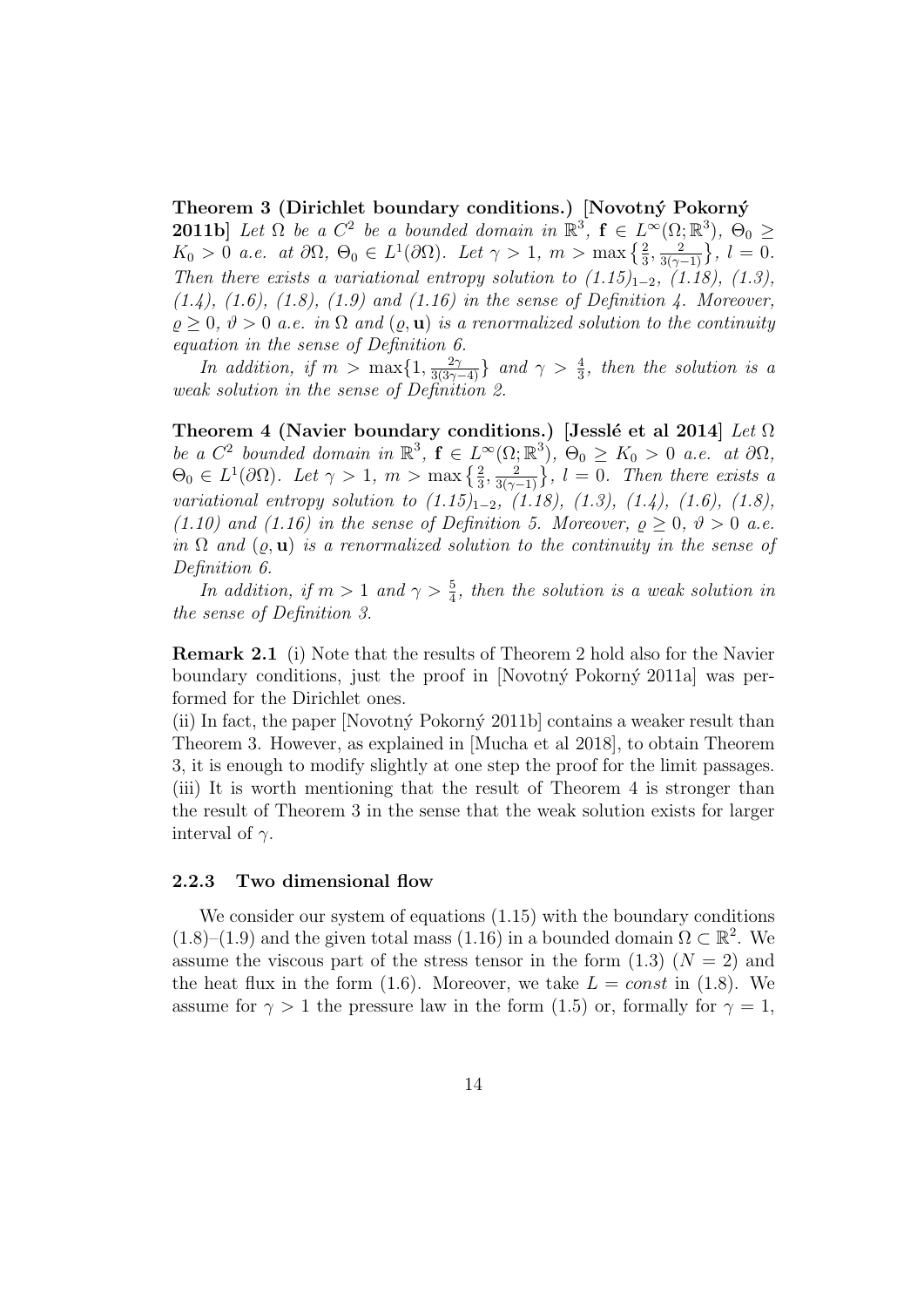we take

$$
p = p(\varrho, \vartheta) = \varrho \vartheta + \frac{\varrho^2}{\varrho + 1} \ln^{\alpha} (1 + \varrho)
$$
\n(2.31)

with  $\alpha > 0$ . The corresponding specific internal energy fulfils the Maxwell relation (1.12)

$$
e = e(\varrho, \vartheta) = \frac{\ln^{\alpha+1}(1+\varrho)}{\alpha+1} + c_v \vartheta, \qquad c_v = const > 0,
$$

and the specific entropy is

$$
s(\varrho,\vartheta)=\ln\frac{\vartheta^{c_v}}{\varrho}+s_0.
$$

We consider weak solutions to the problem above defined similarly as in Definition 2 with the corresponding modifications for the pressure law (2.31). This problem was studied in [Novotný Pokorný 2011c] for both  $(1.5)$  and (2.31). The improvement for the pressure law (2.31) can be found in the later paper [Pokorný 2011]. The corresponding results read as follows

**Theorem 5 (2D flow.) [Novotn´y Pokorn´y 2011] & [Pokorn´y 2011]** *Let*  $\Omega \in C^2$  *be a bounded domain in*  $\mathbb{R}^2$ ,  $\mathbf{f} \in L^\infty(\Omega; \mathbb{R}^2)$ ,  $\Theta_0 \geq K_0 > 0$  *a.e.*  $\partial \Omega, \Theta_0 \in L^1(\partial \Omega), L > 0.$ 

*(i)* Let  $\gamma > 1$ ,  $m > 0$ . Then there exists a weak solution to our problem with *the pressure law* (1.5)*.*

*(ii)* Let  $\alpha > 1$  and  $\alpha \geq \frac{1}{n}$  $\frac{1}{m}$ ,  $m > 0$ . Then there exists a weak solution to our *problem with the pressure law* (2.31)*.*

*Moreover,*  $(\rho, \mathbf{u})$  *extended by zero outside of*  $\Omega$  *is a renormalized solution to the continuity equation.*

### **2.3 Comments to the results, main used techniques**

We now present basic ideas of the proofs of the theorems presented above. Generally, the methods are based on standard ideas from the theory of partial differential equations. They consist of the following steps

- formulation of the approximate problem
- solvability of the approximate problem
- *•* estimates of the solutions to the approximate problems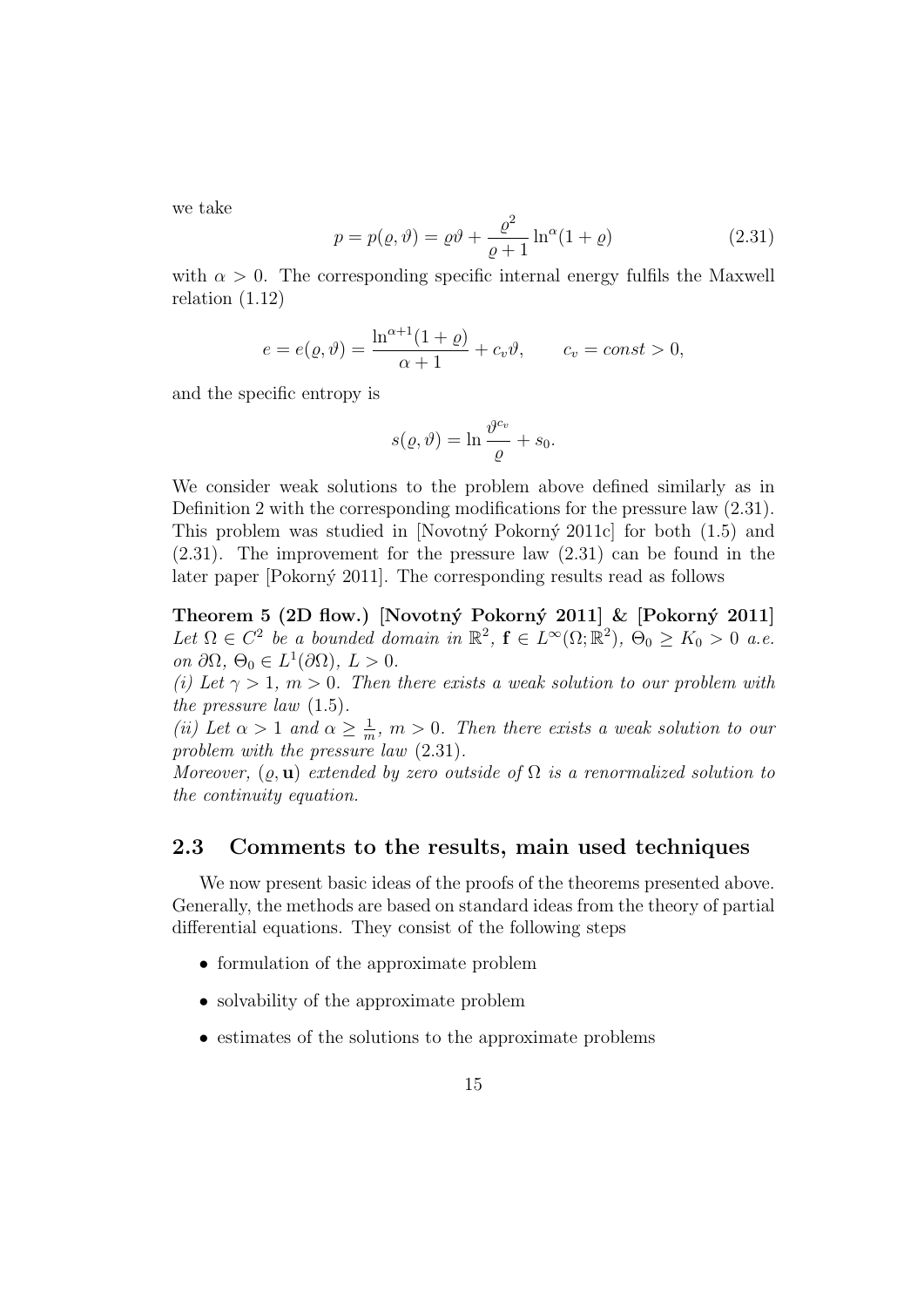#### • limit passage to the original problem

The form of the approximate problem is closely connected with so-called *a priori estimates*. These are estimates of solutions to the original problem (even though, at that moment we might not know whether the solution really exists). The advantage of having such estimates is connected with the fact that they provide us ideas what kind of estimates we may hope to get from our approximate problems and they also provide us hint that the approximate problems should be constructed in such a way that we shall be able to extract uniform estimates of such type. Another important issue in the construction of the approximate problem is that we should be able (relatively easily) construct solutions to these problems.

The last step of our procedure which is at least for nonlinear problems the hardest one is to verify that the limit of the sequence of solutions to our approximate problem indeed solves the original problem. This is closely connected, again in case of nonlinear problem, to the problem of *compactness* of the solutions since the estimates ensure us typically only estimates which are not sufficient to pass to the limit in the nonlinear terms. Typical sources of the compactness are compact embedding of some functions spaces (in our case of Sobolev spaces to the Lebesgue spaces which can be applied in our situation to the sequence of velocities and temperatures) and *compensated compactness tools* which allow to prove compactness even in the case when the estimates do not provide any compact embeddings (in our case, this is the situation for the sequence of densities). Let us discuss these issues in more details.

Let us fix, e.g., the weak solutions for the total energy/entropy formulation in the case of the Dirichlet boundary conditions. In this case we can have the following a priori estimates (we will mention how to obtain these estimates for the approximate problems later)

$$
\|\mathbf{u}\|_{1,2} + \|\nabla \vartheta^{\frac{m}{2}}\|_{2} + \|\nabla \log \vartheta\|_{2} + \|\vartheta\|_{L^{1}(\partial \Omega)} + \|\varrho\|_{\gamma + \Theta} \leq C,\tag{2.32}
$$

where  $\Theta > 0$  for  $\gamma > \frac{3}{2}$  and *C* depends only on the data of our problem.

#### **2.3.1 Formulation of the approximate problem**

In order to formulate our approximate problem, we need to keep in mind that the problem should be solvable and at the same moment, at certain stage, it should provide us with estimates (2.32). Typical tools used in this case are the following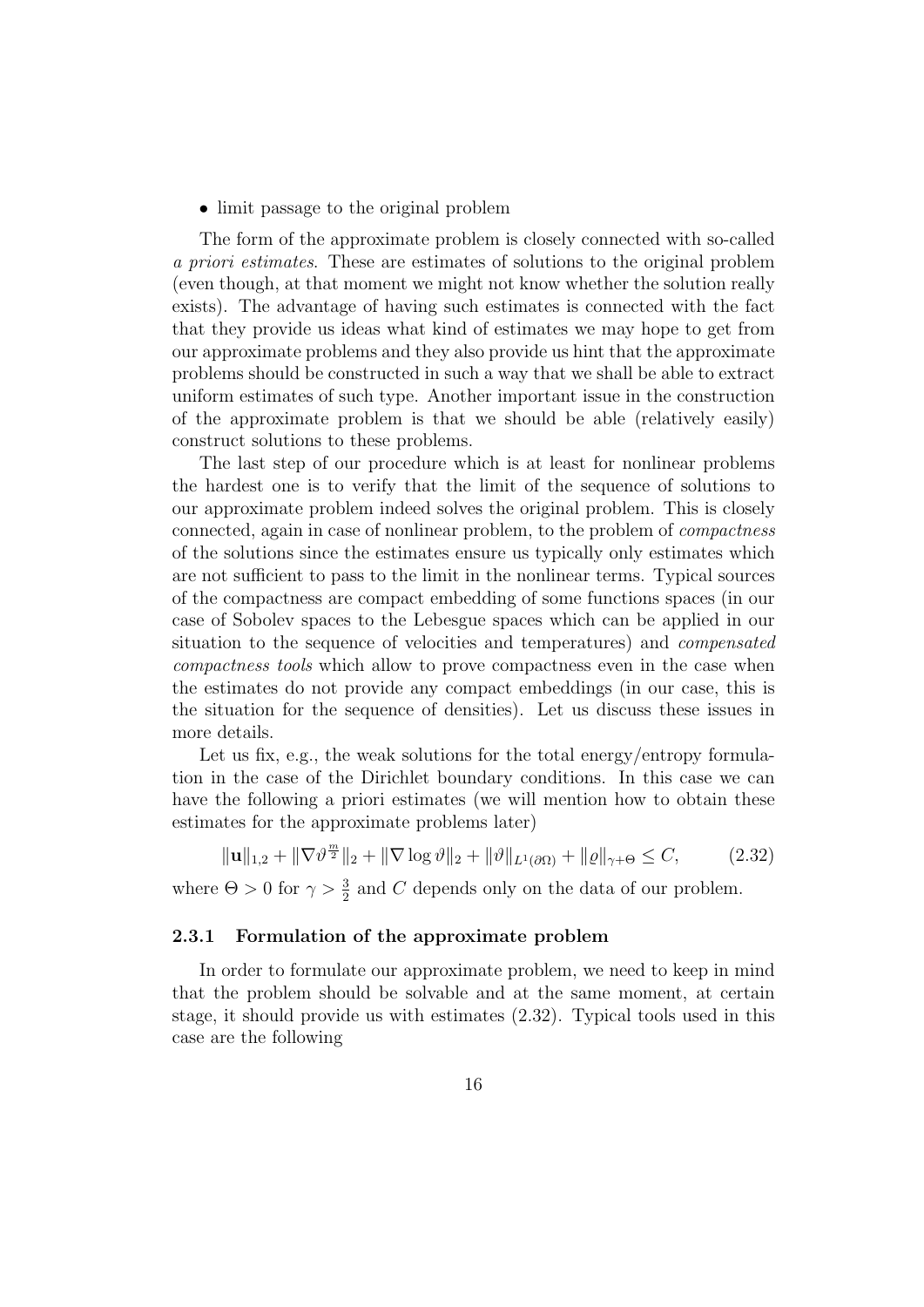- elliptic regularization
- finite dimensional approximation (or Galerkin approximation)
- reformulation to logarithms of sought quantities
- adding higher powers

We explain how this general idea is applied to solve our problem. We replace the continuity equation  $(1.15)<sub>1</sub>$  in  $\Omega$  by

$$
-\varepsilon \Delta \varrho + \text{div}(\varrho \mathbf{u}) + \varepsilon \varrho = \varepsilon h \tag{2.33}
$$

in Ω with the Neumann boundary condition on *∂*Ω

$$
\frac{\partial \varrho}{\partial \mathbf{n}} = 0.
$$

First of all, for given sufficiently regular velocity the existence and uniqueness of a solution is just a consequence of the Riesz representation theorem. Further, if *h* is non-negative, then also *ϱ* is non-negative. This follows by integration (2.33) over the set, where  $\rho < 0$ ; the fact that we may integrate by parts follows by Sard's theorem. Finally, the total mass is given by the "total mass" of the function *h* which is just consequence of integrating (2.33) over Ω.

Next, to approximate the momentum equation, we first add  $\delta \varrho^{\beta}$  for  $\delta > 0$ and  $\beta \gg 1$  to the pressure function and we apply the finite dimensional projection, i.e. we look for Galerkin approximation of the velocity. Then, after suitable linearization, the existence of a solution for given density to this problem is trivial.

Finally, we also regularize the internal energy balance by adding terms with higher power of the temperature  $(\kappa_{\delta}(\vartheta) = \kappa(\vartheta) + \delta\vartheta^{B})$  and by adding suitable terms in logarithms of the temperature. Then existence of a solution (after linearization) is just a consequence of the standard elliptic theory. The reason of adding the logarithmic terms is the fact that having constructed the logarithm of the temperature we immediately obtain that the temperature must be strictly positive; a maximum principle yielding this information is not evident here.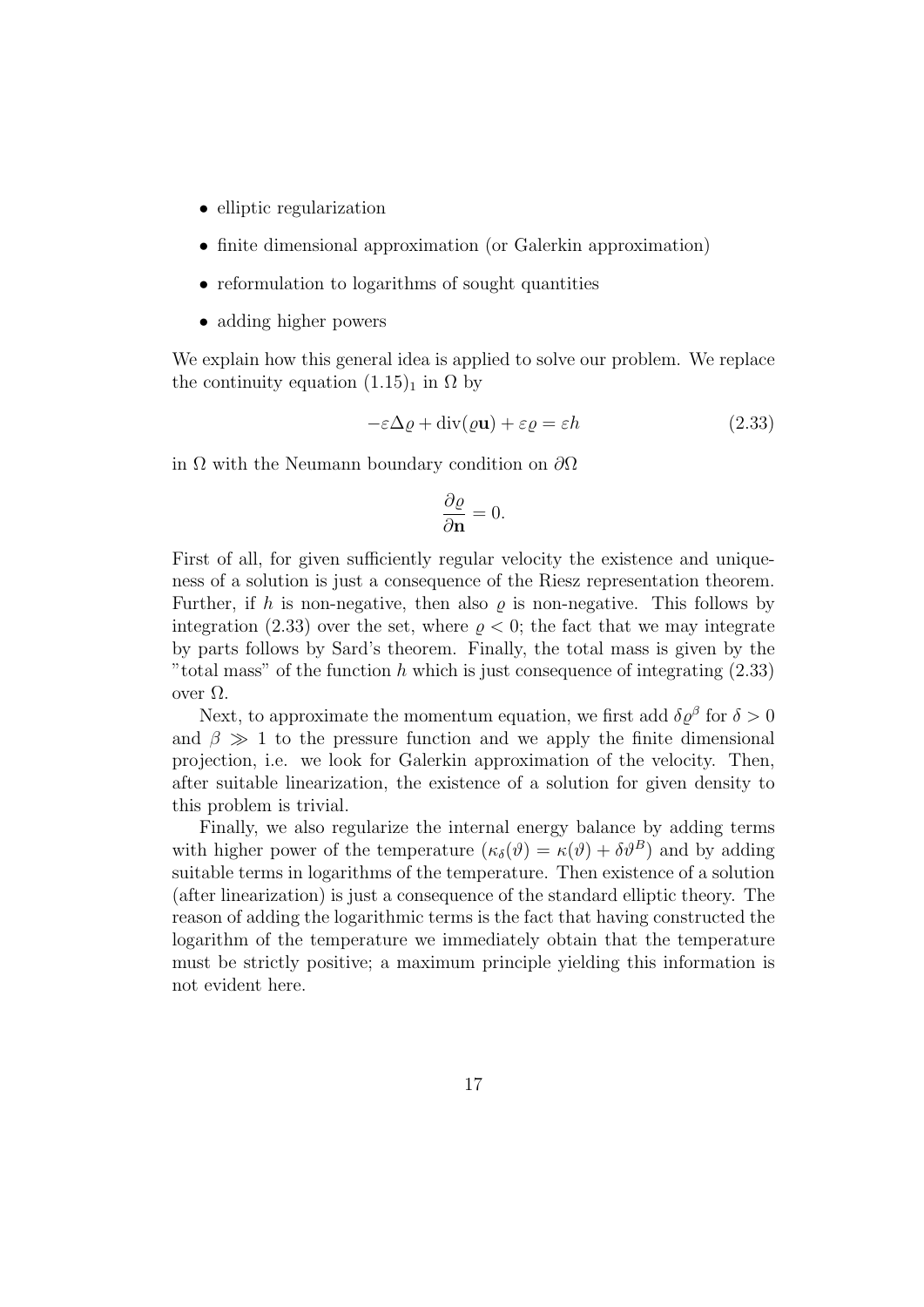#### **2.3.2 Solvability of the approximate problem**

Due to the fact that each of the (possibly linearized) approximate problems is solvable, to put the equations together the technique of *fixed points* is usually applied. In this case, a version of *the Schauder fixed point theorem* (sometimes called *Schaeffer's fixed point theorem*, see e.g. [Evans 1998]) can be applied. Since the compactness of the corresponding operator is trivial by compact embedding theorems, we only need to verify *a priori estimates* of the possible fixed points in suitable spaces.

They can be obtained by means of the approximate versions of the entropy and total energy balances integrated over  $\Omega$ . Due to the fact that the temperature is strictly positive and all functions are sufficiently regular, we can deduce both identities directly and we can obtain (except for the density) basically estimates from (2.32). The density can be estimated directly from the approximate continuity equation and higher integrability and differentiability estimates follow by standard elliptic theory. Whence the solvability is proved.

#### **2.3.3 Limit passage to the original problem**

We have now three parameters and we need to pass to the limit with  $N \to \infty$  (Galerkin approximation for the momentum equation),  $\varepsilon \to 0$  (elliptic regularization of the continuity equation) and  $\delta \rightarrow 0$  (higher powers in the density and temperature), exactly in this order. The first limit passage is not difficult; just to show the strong convergence of the velocity gradient (recall that such a term appears in the internal energy balance) we have to employ the technique of *energy equality* before and after the limit passage in the momentum equation. Since we are not able to repeat this argument for the following limit passages, we have to replace the internal energy balance by the total energy balance and the entropy balance. Due to the sufficient regularity of the density and temperature, this is still possible. The second limit passage, when  $\varepsilon \to 0$ , already faces the main difficulty of the compressible Navier–Stokes(–Fourier) system: the lack of direct estimates and later also compactness of the sequence of the densities. To solve the first issue, the estimates based on the application of *the Bogovskii operator* are used. More precisely, we apply as test function the solution of the problem

$$
\operatorname{div}\boldsymbol{\varphi} = \varrho^{\Theta} - \frac{1}{|\Omega|} \int_{\Omega} \varrho^{\Theta} \, \mathrm{d}x
$$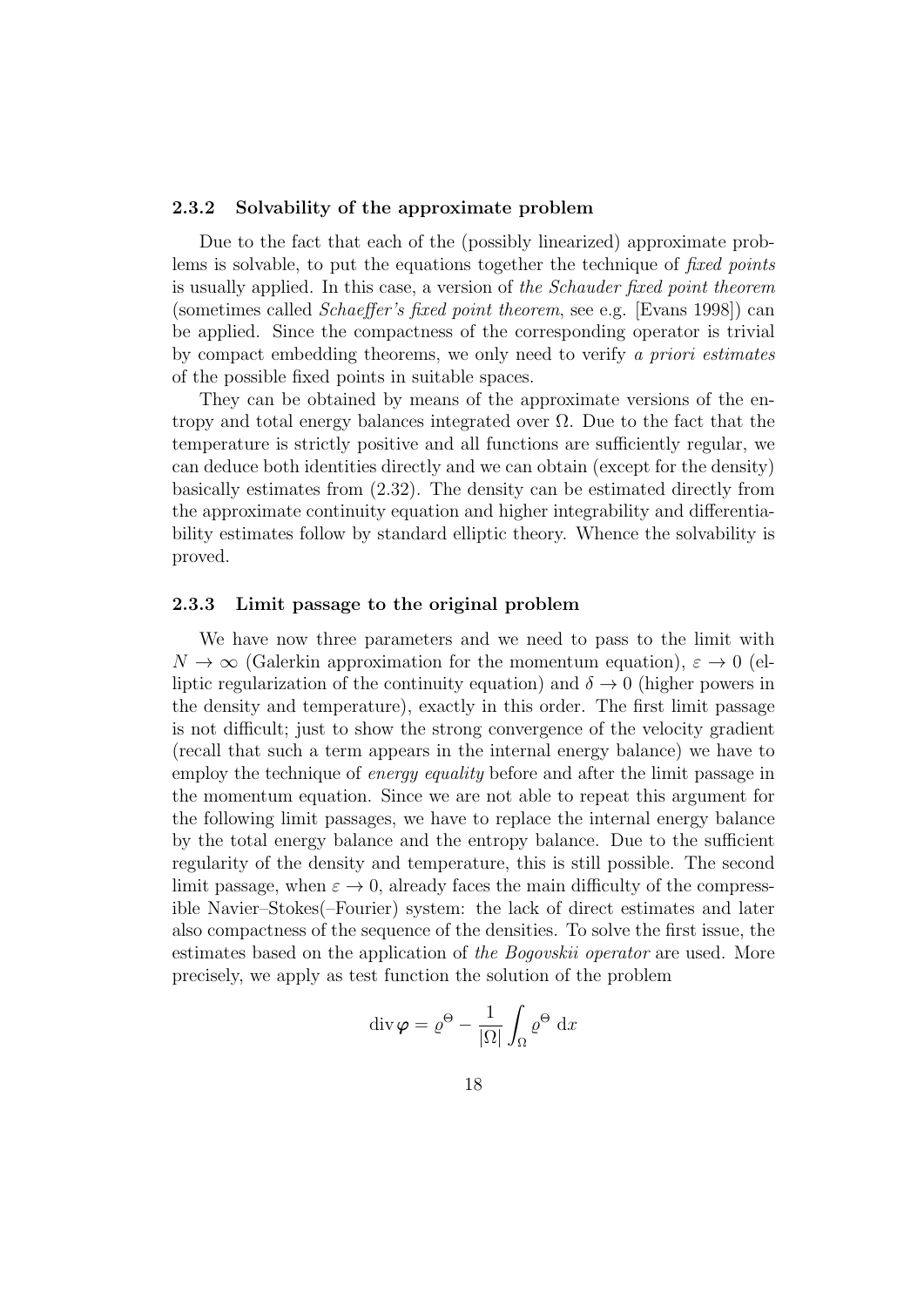with homogeneous Dirichlet boundary condition. It can be shown that there exist a special branch of solutions (indeed, the problem has infinitely many solutions) such that the solution is unique and, moreover, its  $L^p$ -norm of the gradient is controlled by the  $L^p$ -norm of the right-hand side. After integrating by parts, the pressure term yields

$$
\int_{\Omega} (\varrho^{\gamma} + \varrho \vartheta + \delta \varrho^{\beta}) \varrho^{\Theta} dx - \frac{1}{|\Omega|} \int_{\Omega} \varrho^{\Theta} dx \int_{\Omega} (p(\varrho, \theta) + \delta \varrho^{\beta}) dx
$$

$$
\sim \int_{\Omega} (p(\varrho, \theta) + \delta \varrho^{\beta}) div \varphi dx = RHS
$$

which, after estimating the terms on the right-hand side (recall also that the  $L^1$ -norm of the density is uniformly controlled), provides the sought estimates of the density.

Next problem is the compactness of the density as the previous estimate leads only to the control of the density sequence in some  $L^p$ -spaces. To conclude the strong convergence of the density, *compensated compactness tools*, based in particular on the *renormalization of the continuity equation*, must be employed. While in this step only *the effective viscous flux identity* must be combined with *the renormalized continuity equation*, in the next step, when  $\delta \rightarrow 0$ , we also need to show that the limit velocity and density solve the continuity equation in *the renormalized sense*. This can be verified due to an estimate of a quantity called *the oscillation defect measure* which in fact partially controls the lack of convergence of a non-linear quantity due to the weak convergence. All details can be found in the paper [Novotný Pokorný 2011a].

Finally, if  $\gamma$  is close to 1, the estimate coming from the Bogovskii operator is not any more able to help us, since  $\Theta$  can be positive only for  $\gamma > \frac{3}{2}$ . Therefore, a different technique, based on special choice of the test function must be employed. Here, it leads to estimates of the type

$$
\sup_{x_0 \in \overline{\Omega}} \int_{\Omega} \frac{p(\varrho, \vartheta)}{|x - x_0|^{\alpha}} \, \mathrm{d}x \le C
$$

for some  $\alpha > 0$ . More details can be found in particular in the overview paper [Kreml et al 2018].

#### **2.3.4 Existence result in two dimensions**

The proof in the two-dimensional setting follows more or less the same lines. The only difference, in the case when the pressure has almost linear behaviour with respect to the density (i.e., the form  $(2.31)$ ), is in some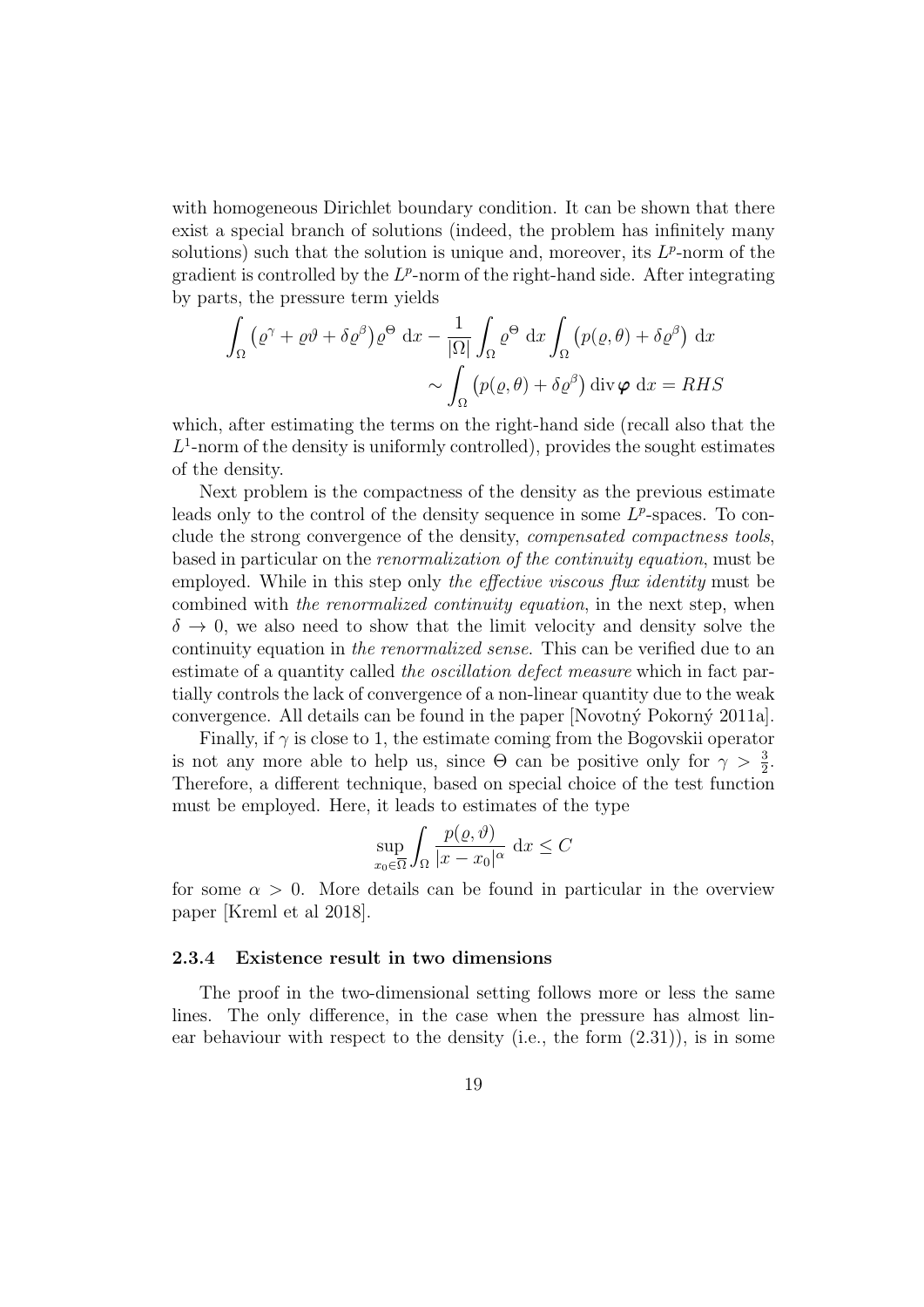estimates, the Lebesgue spaces must be replaced by suitable *Orlicz spaces*. Otherwise the proof is the same and in a sense, even slightly simpler.

## **3 Related problems**

This section contains results which are connected with more complex problems than just existence of solutions to steady compressible Navier– Stokes–Fourier system, however, which are closely connected with the results from the previous section. It is the time-periodic problem from the compressible Navier–Stokes–Fourier system, where the technique for the steady problem is combined with the technique for the evolutionary one, and two problems, which are more complex and the system from the last sections is only part of the whole system (steady flow with radiation and steady flow of chemically reacting mixtures). The results are described in the following subsections.

### **3.1 Compressible fluid flow with radiation**

We now present the result from paper [Kreml et al. 2013], where a steady flow of a radiative gas has been considered. We are not going into details of its modelling, more information can be found e.g. in aforementioned paper and references therein. We consider the following system of equations in a bounded  $\Omega \subset \mathbb{R}^3$ 

$$
\operatorname{div}(\varrho \mathbf{u}) = 0,
$$
  
\n
$$
\operatorname{div}(\varrho \mathbf{u} \otimes \mathbf{u}) - \operatorname{div} \mathbb{S} + \nabla p = \varrho \mathbf{f} - \mathbf{s}_F,
$$
  
\n
$$
\operatorname{div}(\varrho E \mathbf{u}) = \varrho \mathbf{f} \cdot \mathbf{u} - \operatorname{div}(p\mathbf{u}) + \operatorname{div}(\mathbb{S}\mathbf{u}) - \operatorname{div} \mathbf{q} - s_E,
$$
  
\n
$$
\lambda I + \boldsymbol{\omega} \cdot \nabla_x I = S,
$$
\n(3.34)

where the last equation describes the transport of radiative intensity denoted by *I*. The right-hand side *S* is a given function of *I*,  $\omega$  and **u**. The quantity  $s_F$  denotes the radiative flux and  $s_E$  is the radiative energy. The viscous part of the stress tensor is taken in the form (1.3) with the temperature dependent viscosities as in (1.3) such that

$$
\mu(\vartheta) \sim (1+\vartheta)^a, \qquad 0 \le \xi(\vartheta) \le C(1+\vartheta)^a
$$

for  $0 \le a \le 1$ . The pressure is considered in the form  $(1.5)$  and the heat flux fulfils  $(1.6)$ , *L* is a bounded function  $(l = 0)$ . The system is considered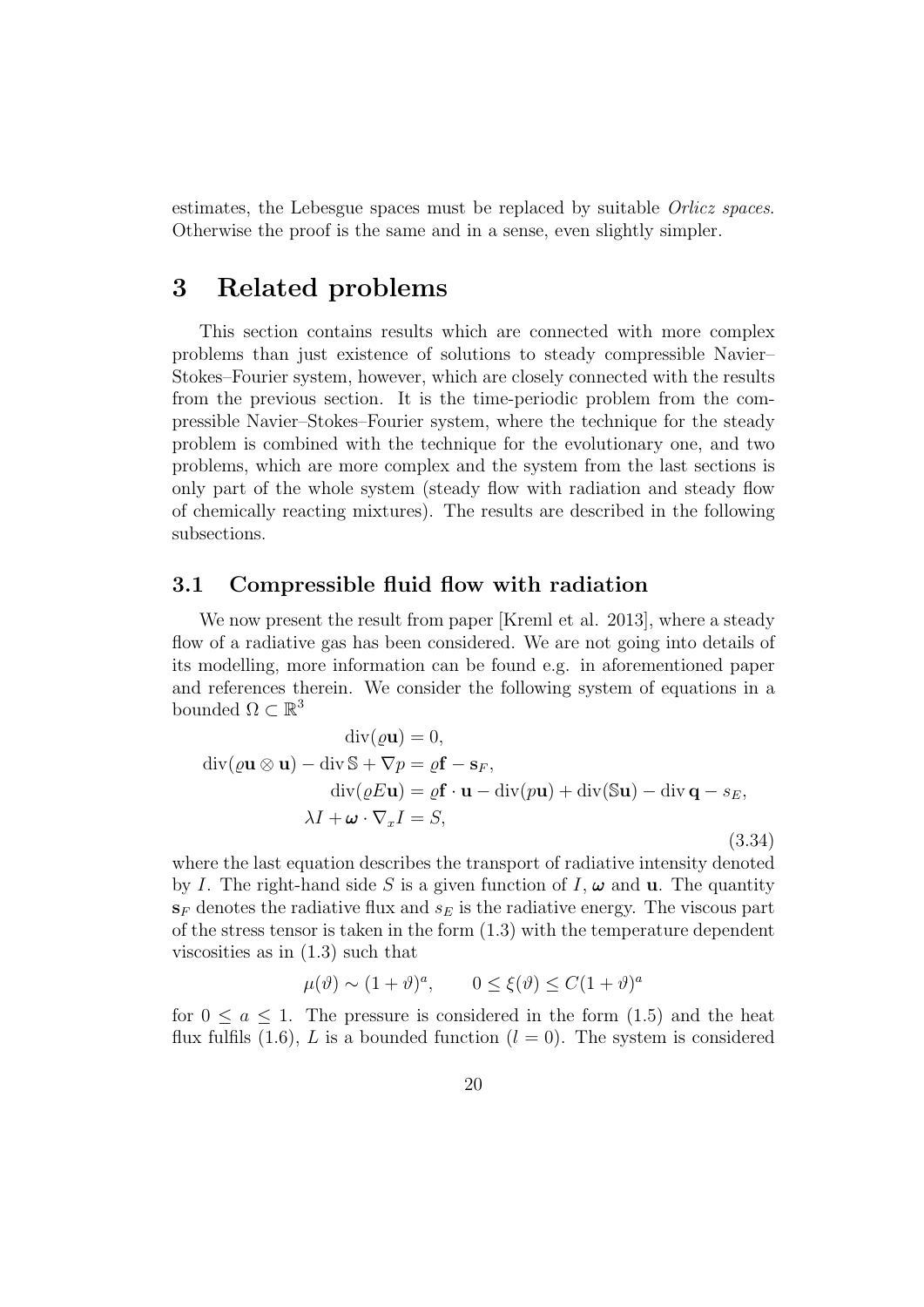together with the homogeneous Dirichlet boundary conditions for the velocity (1.9) and the Newton boundary condition for the heat flux (1.10).

We also prescribe the total mass of the fluid  $(1.16)$ . The main result reads as follows

**Theorem 6 (Steady radiative flow.) [Kreml et al 2013]** *Let*  $\Omega \in C^2$ *be a bounded domain in*  $\mathbb{R}^3$ ,  $f \in L^\infty(\Omega; \mathbb{R}^3)$ ,  $\Theta_0 \geq K_0 > 0$  *a.e. at*  $\partial\Omega$ *,*  $\Theta_0 \in L^1(\partial\Omega)$ ,  $M > 0$ *. Moreover, let* 

$$
a \in (0, 1],
$$
  
\n
$$
\gamma > \max\left\{\frac{3}{2}, 1 + \frac{1 - a}{6a} + \frac{1}{2}\sqrt{\frac{4(1 - a)}{3a} + \frac{(1 - a)^2}{9a^2}}\right\},\
$$
  
\n
$$
m > \max\left\{1 - a, \frac{1 + a}{3}, \frac{\gamma(1 - a)}{2\gamma - 3}, \frac{\gamma(1 - a)^2}{3(\gamma - 1)^2a - \gamma(1 - a)}, \frac{1 - a}{6(\gamma - 1)a - 1}, \frac{1 + a + \gamma(1 - a)}{3(\gamma - 1)}\right\}.
$$

*Then there exists a variational entropy solution to system* (3.34)*. Moreover, the pair* (*ϱ,* **u**) *is a renormalized solution to the continuity equation.*

*If additionally*

$$
\gamma > \max\left\{\frac{5}{3}, \frac{2+a}{3a}\right\},\
$$
  

$$
m > \max\left\{1, \frac{(3\gamma - 1)(1-a)}{3\gamma - 5}, \frac{(3\gamma - 1)(1-a) + 2}{3(\gamma - 1)}, \frac{(1-a)(\gamma(2-3a) + a)}{a(6\gamma^2 - 9\gamma + 5) - 2\gamma}\right\},\
$$

*then this solution is a weak solution.*

### **3.2 Time-periodic solution**

We describe the problem studied in [Feireisl et al. 2012b]. We consider  $(1.1)_{1-2}$  together with (1.11), with the Dirichlet boundary conditions (1.9) for the velocity and the Newton boundary conditions (1.8) for the temperature with  $L(\vartheta) = d = const.$  The initial conditions (1.7) are replaced by the fact that all functions are time-periodic with the period  $T_{per} > 0$ . We consider the Fourier law  $(1.6)$  and the pressure law  $(1.4)$  and its consequences for  $\gamma = \frac{5}{3}$  $\frac{5}{3}$ , i.e. the monoatomic gas (some extensions were considered in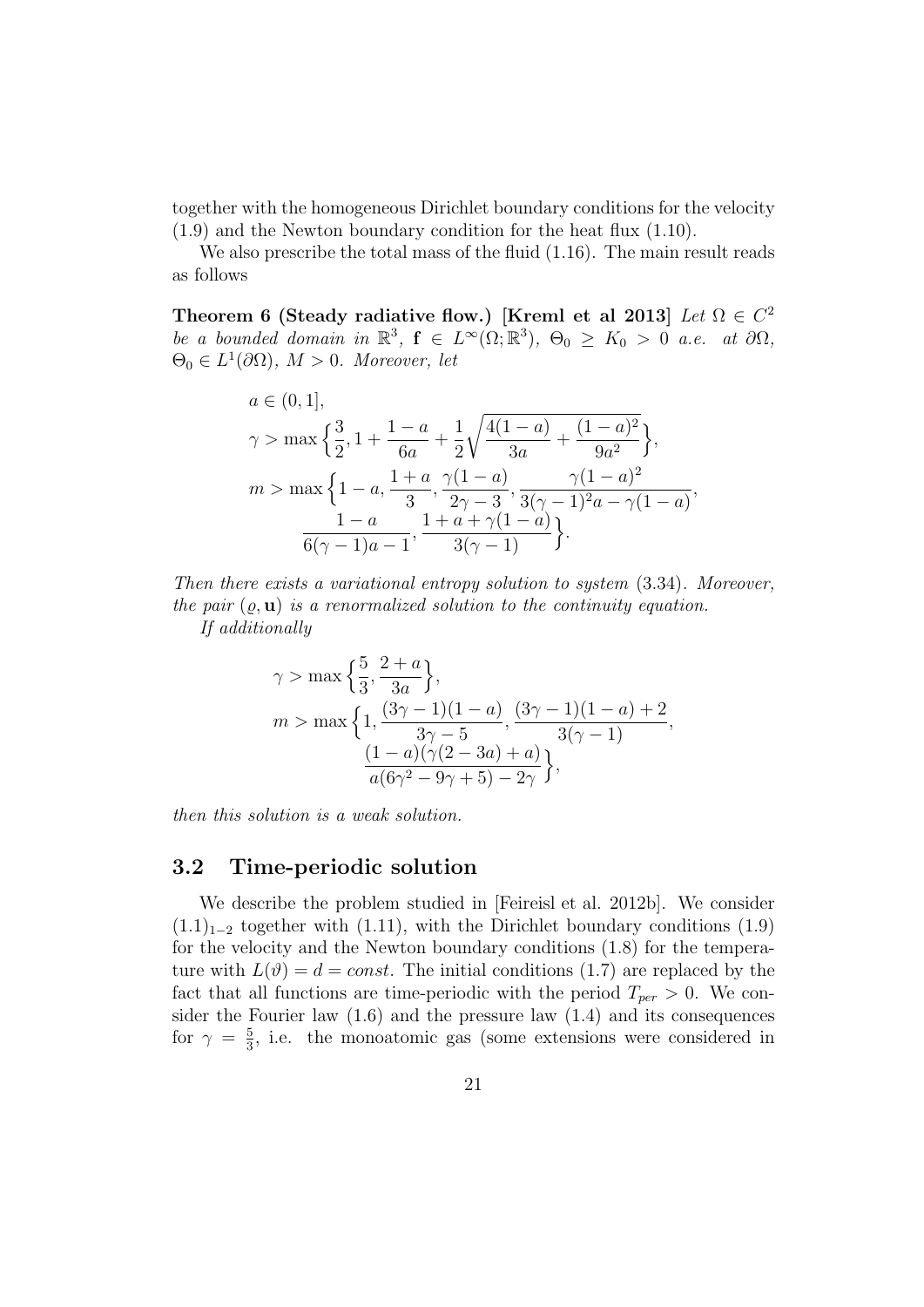[Axmann Pokorn´y 2015]). Note, however, that we must assume in the pressure additionally a radiation term (the term can be justified from physics and, in mathematical treatment, plays an important role), i.e.

$$
p(\varrho, \vartheta) = p_0(\varrho, \vartheta) + \frac{a}{3} \vartheta^4,
$$
  
\n
$$
e(\varrho, \vartheta) = e_0(\varrho, \vartheta) + \frac{a}{\varrho} \vartheta^4,
$$
  
\n
$$
s(\varrho, \vartheta) = s_0(\varrho, \vartheta) + \frac{4a}{3\varrho} \vartheta^3,
$$
\n(3.35)

where  $p_0$ ,  $e_0$  and  $s_0$  fulfill (1.4), (1.12)–(1.14) with  $\gamma = \frac{5}{3}$  $\frac{5}{3}$ . We also prescribe the total mass (1.16).

When dealing with time-periodic problems, it is convenient to consider all quantities defined on a time "sphere"

$$
S^1 = [0, T_{per}]|_{\{0, T_{per}\}}.
$$

**Definition 7 (Time-periodic solution.)** We say that a triple  $\{ \varrho, \mathbf{u}, \vartheta \}$  is *a time-periodic weak solution to the Navier–Stokes–Fourier system (1.1)– (1.4), (3.35), (1.6), (1.8), (1.9), (1.11) and (1.16) if the following holds:*

• *the solution belongs to the class*  $\rho \geq 0$ ,  $\vartheta > 0$  *a.e.*,

$$
\varrho \in L^{\infty}(\mathcal{S}^1; L^{5/3}(\Omega)), \quad \vartheta \in L^{\infty}(\mathcal{S}^1; L^4(\Omega)), \quad \mathbf{u} \in L^2(\mathcal{S}^1; W_0^{1,2}(\Omega; \mathbb{R}^3)),
$$

$$
\vartheta^{3/2}, \ln \vartheta \in L^2(\mathcal{S}^1; W^{1,2}(\Omega))
$$

• *equation of continuity*  $(1.1)$ <sup>1</sup> *is satisfied in the sense of renormalized solutions,*

$$
\int_{\mathcal{S}^1} \int_{\Omega} \left( b(\varrho) \partial_t \varphi + b(\varrho) \mathbf{u} \cdot \nabla \varphi + (b(\varrho) - b'(\varrho)\varrho) \operatorname{div} \mathbf{u} \varphi \right) dx dt = 0
$$

*for any*  $b \in C^{\infty}[0, \infty)$ ,  $b' \in C_c^{\infty}[0, \infty)$ , and any test function  $\varphi \in$  $C^\infty( \mathcal{S}^1 \times \overline{\Omega})$ 

*• momentum equation (1.1)*<sup>2</sup> *holds in the sense of distributions:*

$$
\int_{\mathcal{S}^1} \int_{\Omega} \left( \varrho \mathbf{u} \cdot \partial_t \boldsymbol{\varphi} + (\varrho \mathbf{u} \otimes \mathbf{u}) : \nabla \boldsymbol{\varphi} + p(\varrho, \vartheta) \operatorname{div} \boldsymbol{\varphi} \right) dx dt
$$
\n
$$
= \int_{\mathcal{S}^1} \int_{\Omega} \left( \mathbb{S}(\mathbb{D}(\mathbf{u}), \vartheta) : \nabla \boldsymbol{\varphi} - \varrho \mathbf{f} \cdot \boldsymbol{\varphi} \right) dx dt
$$
\n(3.36)

*for any*  $\varphi \in C_c^\infty(\mathcal{S}^1 \times \Omega; \mathbb{R}^3)$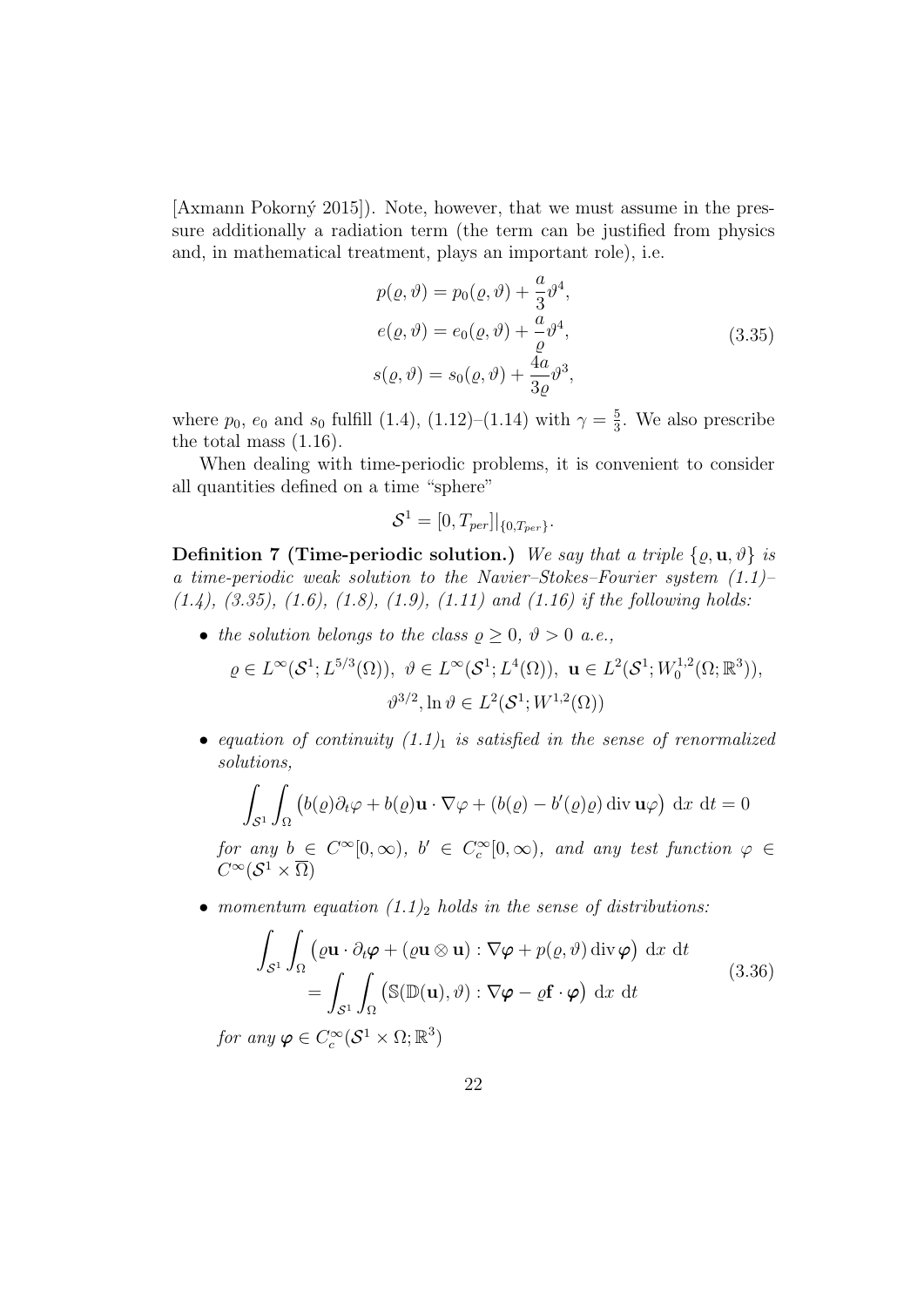*• entropy equation (1.11) with the boundary condition (1.8) are satisfied in the sense of the integral identity*

$$
\int_{\mathcal{S}^1} \int_{\Omega} \left( \varrho s(\varrho, \vartheta) \partial_t \psi + \varrho s(\varrho, \vartheta) \mathbf{u} \cdot \nabla \psi + \frac{\mathbf{q}(\vartheta, \nabla \vartheta)}{\vartheta} \cdot \nabla \psi \right) dx dt
$$

$$
= \int_{\mathcal{S}^1} \int_{\partial \Omega} \frac{d}{\vartheta} (\vartheta - \Theta_0) \psi dS dt - \langle \sigma; \psi \rangle
$$
(3.37)

*for any*  $\psi \in C^{\infty}(\mathcal{S}^1 \times \overline{\Omega})$ *, where*  $\sigma \in \mathcal{M}^+(\mathcal{S}^1 \times \overline{\Omega})$  *is a non-negative measure satisfying*

$$
\sigma \ge \frac{1}{\vartheta} \Big( \mathbb{S}(\mathbb{D}(\mathbf{u}), \vartheta) : \nabla \mathbf{u} - \frac{\mathbf{q}(\vartheta, \nabla \vartheta) \cdot \nabla \vartheta}{\vartheta} \Big) \tag{3.38}
$$

*• the total energy balance*

$$
\int_{S^1} \left( \partial_t \psi \int_{\Omega} \left( \frac{1}{2} \varrho | \mathbf{u} |^2 + \varrho e(\varrho, \vartheta) \right) \, \mathrm{d}x \right) \, \mathrm{d}t
$$
\n
$$
= \int_{S^1} \psi \left( \int_{\partial \Omega} d(\vartheta - \Theta_0) \, \mathrm{d}S - \int_{\Omega} \varrho \mathbf{f} \cdot \mathbf{u} \, \mathrm{d}x \right) \, \mathrm{d}t \tag{3.39}
$$

*holds for any*  $\psi \in C^{\infty}(\mathcal{S}^1)$ *.* 

It is not difficult to see that the entropy production inequality (3.37) reduces to (1.11) as soon as the solution is smooth enough. In the paper [Feireisl et al. 2012b], the following result was proved:

**Theorem 7 (Time-periodic solution.) [Feireisl et al 2012c]** *Let* Ω *⊂*  $\mathbb{R}^3$  *be a bounded domain with a boundary of class*  $C^{2+\nu}$ *. Suppose that the thermodynamic functions p, e, and s satisfy hypotheses (3.35), (1.4) and*  $(1.12)$ – $(1.14)$ *.* Let  $f \in L^{\infty}(\mathcal{S}^1 \times \Omega; \mathbb{R}^3)$ *.* 

*Then for any M >* 0 *the Navier–Stokes–Fourier system possesses at least one time-periodic-solution*  $\{ \varrho, \mathbf{u}, \vartheta \}$  *in the sense specified above such that* 

$$
\int_{\Omega} \varrho(t, \cdot) \, \mathrm{d}x = M \quad \text{for all } t \in \mathcal{S}^1.
$$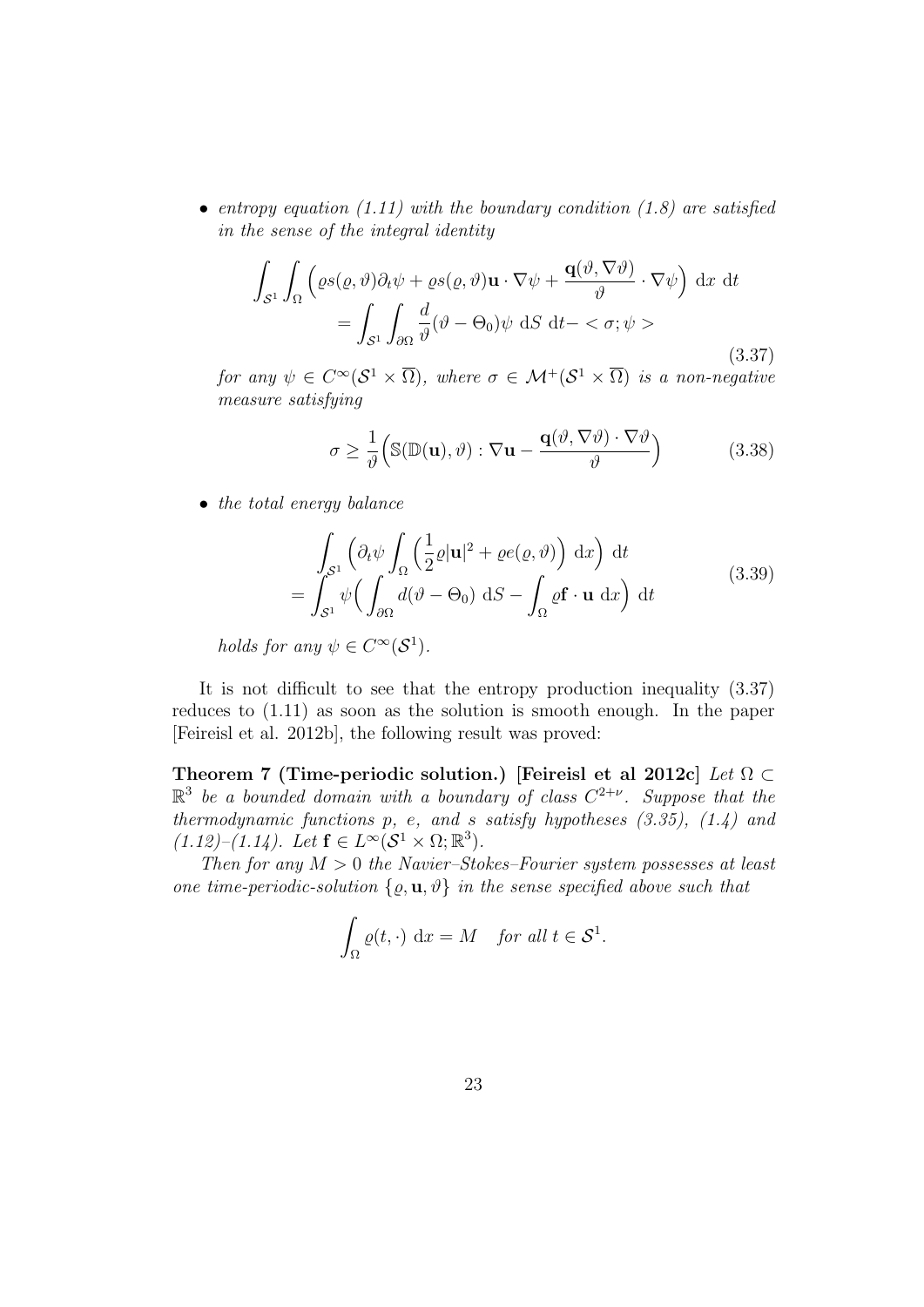## **3.3 Mathematical theory for steady multicomponent flow**

We consider the system of equations

$$
\operatorname{div}(\varrho \mathbf{u}) = 0,
$$
  
\n
$$
\operatorname{div}(\varrho \mathbf{u} \otimes \mathbf{u}) - \operatorname{div} \mathbb{S} + \nabla p = \varrho \mathbf{f},
$$
  
\n
$$
\operatorname{div}(\varrho E \mathbf{u}) + \operatorname{div}(p \mathbf{u}) + \operatorname{div} \mathbf{Q} - \operatorname{div}(\mathbb{S} \mathbf{u}) = \varrho \mathbf{f} \cdot \mathbf{u},
$$
  
\n
$$
\operatorname{div}(\varrho Y_k \mathbf{u}) + \operatorname{div} \mathbf{F}_k = \omega_k, \quad k \in \{1, \dots, L\}
$$
\n(3.40)

with the boundary conditions

$$
\mathbf{u}|_{\partial\Omega} = \mathbf{0}, \mathbf{F}_k \cdot \mathbf{n}|_{\partial\Omega} = 0, -\mathbf{Q} \cdot \mathbf{n} + L(\vartheta - \vartheta_0) = 0. \tag{3.41}
$$

The total mass of the mixture is prescribed,

$$
\int_{\Omega} \varrho \, \mathrm{d}x = M > 0. \tag{3.42}
$$

The meaning of most quantities (the density of the mixture  $\rho$ , its temperature  $\vartheta$  and velocity **u**) is the same as in the case of single constituted fluid. Note just that **u** is the barycentric velocity and we assume that it is enough to model the flow of the whole mixture just by this velocity. Moreover, we also do not distinguish between the temperature of each constituent. On the other hand, we distinguish the amount of each constituent at each place by looking for the mass fractions  $Y_k := \frac{\rho_k}{\rho}$  $\sum_{k=1}^{L} \varrho_k = \varrho$ , hence  $\sum_{k=1}^{L} Y_k = 1$ . We assume this even though we cannot exclude that the density  $\rho = 0$  at some places. The stress tensor  $\mathbb S$  has the same from as in the previous sections, i.e. it is given by  $(1.3)$ . As we have to assume that the molar masses are the same (due to mathematical reasons), the pressure  $p$  is given by (1.6). The specific total energy  $E = \frac{1}{2}$  $\frac{1}{2}|\mathbf{u}|^2 + e$ , where the specific internal energy  $e = \frac{\varrho^{\gamma-1}}{\gamma-1} + \vartheta \sum_{k=1}^{L} c_{vk} Y_k$  with  $c_{vk}$ , the constant-volume specific heat coefficients. Then  $c_{pk} = c_{vk} + 1$ , where  $c_{pk}$  is the constant-pressure specific heat coefficients. Next, the heat flux  $\mathbf{Q} = \mathbf{q} + \sum_{k=1}^{L} c_{pk} \vartheta \mathbf{F}_k$  with  $\mathbf{q}$ the part given by the Fourier law (1.6).

The multicomponent fluxes  $\mathbf{F}_k$  have to fulfill  $\sum_{k=1}^L \mathbf{F}_k = \mathbf{0}$  and they are given by

$$
\mathbf{F}_k = -Y_k \sum_{l=1}^L D_{kl} \nabla Y_l,
$$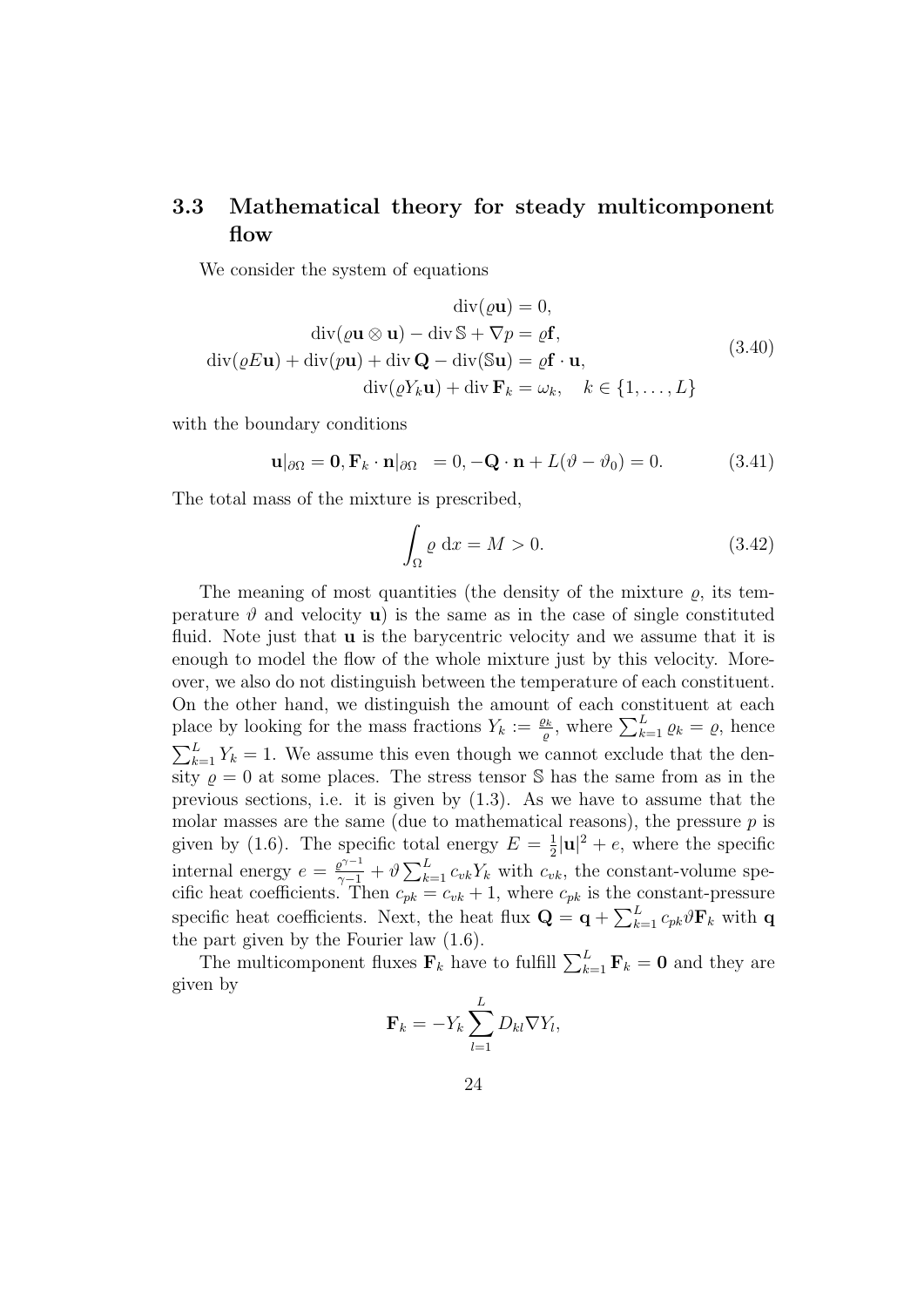where  $\mathbb{D} = \{D_{kl}\}_{k,l=1}^L$  is the multicomponent diffusion matrix. Except for the structural assumption we take

$$
|D_{ij}(\vartheta,\vec{Y})| \leq C(|\vec{Y}|)(1+\vartheta^b)
$$

for some  $b > 0$  and. Finally, the species production rates  $\omega_k$  fulfill  $\sum_{k=1}^{L} \omega_k =$ 0 as well as

$$
-\sum_{k=1}^{L} g_k \omega_k \ge 0,
$$

where  $g_k$  are the Gibbs functions. More details can be found in the paper [Piasecki Pokorn´y 2017] and [Piasecki Pokorn´y 2018] and in particular also in the monograph [Giovangigli 1999].

First, we define the objects we want to construct.

**Definition 8 (Multicomponent flow; weak solution.)** *We say the set of functions*  $(\rho, \mathbf{u}, \vartheta, \vec{Y})$  *is a weak solution to problem*  $(3.40)$ – $(3.42)$  with as*sumptions stated above, provided*

- $\varrho \geq 0$  *a.e. in*  $\Omega$ ,  $\varrho \in L^{6\gamma/5}(\Omega)$ ,  $\int_{\Omega} \varrho \, dx = M$
- $\mathbf{u} \in W_0^{1,2}$  $\mathcal{O}_0^{1,2}(\Omega)$ ,  $\varrho|\mathbf{u}| \text{ and } \varrho|\mathbf{u}|^2 \in L^{\frac{6}{5}}(\Omega)$
- $\bullet$  *θ*  $\in$  *W*<sup>1,2</sup>(Ω) ∩ *L*<sup>3*m*</sup>(Ω)*,*  $\varrho\vartheta$ *,*  $\varrho\vartheta$ |**u**|, S**u**,  $\kappa |\nabla \vartheta| \in L^1(\Omega)$
- $\vec{Y} \in W^{1,2}(\Omega)$ ,  $Y_k \ge 0$  a.e. in  $\Omega$ ,  $\sum_{k=1}^{L} Y_k = 1$  a.e. in  $\Omega$ ,  $\mathbf{F}_k \cdot \mathbf{n}|_{\partial\Omega} = 0$

*and the following integral equalities hold*

*• the weak formulation of the continuity equation*

$$
\int_{\Omega} \varrho \mathbf{u} \cdot \nabla \psi \, dx = 0 \tag{3.43}
$$

*holds for any test function*  $\psi \in C^{\infty}(\overline{\Omega})$ 

*• the weak formulation of the momentum equation*

$$
-\int_{\Omega} \left( \varrho \left( \mathbf{u} \otimes \mathbf{u} \right) : \nabla \varphi - \mathbb{S} : \nabla \varphi \right) dx - \int_{\Omega} \pi \operatorname{div} \varphi dx = \int_{\Omega} \varrho \mathbf{f} \cdot \varphi dx \quad (3.44)
$$

*holds for any test function*  $\varphi \in C_0^{\infty}(\Omega)$ 

*• the weak formulation of the species equations*

$$
-\int_{\Omega} Y_k \varrho \mathbf{u} \cdot \nabla \psi \, dx - \int_{\Omega} \mathbf{F}_k \cdot \nabla \psi \, dx = \int_{\Omega} \omega_k \psi \, dx \tag{3.45}
$$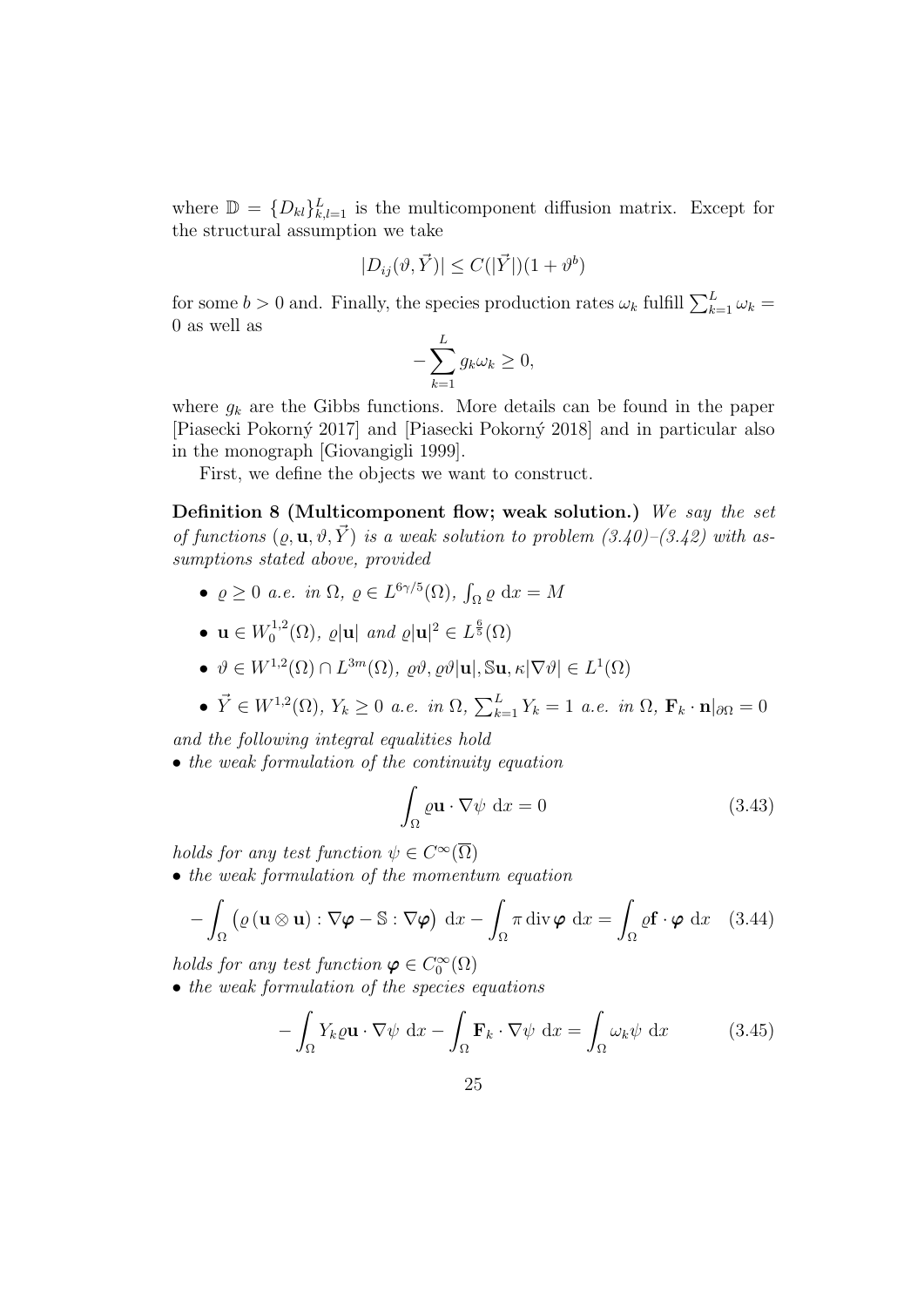*holds for any test function*  $\psi \in C^{\infty}(\overline{\Omega})$  *and for all*  $k = 1, \ldots, L$ *• the weak formulation of the total energy balance*

$$
- \int_{\Omega} \left( \frac{1}{2} \varrho |\mathbf{u}|^2 + \varrho e \right) \mathbf{u} \cdot \nabla \psi \, dx + \int_{\Omega} \kappa \nabla \vartheta \cdot \nabla \psi \, dx - \int_{\Omega} \left( \sum_{k=1}^{L} h_k \mathbf{F}_k \right) \cdot \nabla \psi \, dx = \int_{\Omega} \varrho \mathbf{f} \cdot \mathbf{u} \psi \, dx - \int_{\Omega} (\mathbf{S} \mathbf{u}) \cdot \nabla \psi \, dx \qquad (3.46) + \int_{\Omega} \pi \mathbf{u} \cdot \nabla \psi \, dx - \int_{\partial \Omega} L(\vartheta - \vartheta_0) \psi \, dS
$$

*holds for any test function*  $\psi \in C^{\infty}(\overline{\Omega})$ *.* 

The admissible range of  $\gamma$  in the pressure law for which we are able to show existence of weak solutions in the above sense is limited mostly by the terms  $\varrho |u|^2 u$  and Su in the weak formulation of total energy balance. Therefore, similarly as in the single component flow, we replace the total energy balance  $(3.40)$ <sub>3</sub> by the entropy inequality specified in Definition 8 below. Note also that for the Navier boundary conditions for the velocity it is possible to obtain the existence of both weak and variational entropy solutions (see below) under less restrictive assumptions on  $\gamma$ , cf. [Piasecki Pokorný 2018].

#### **Definition 9 (Multicomponent flow; variational entropy solution.)**

*We say the set of functions*  $(\rho, \mathbf{u}, \vartheta, \vec{Y})$  *is a variational entropy solution to problem (3.40–3.42) with assumptions stated above, provided*

- $\bullet$   $\varrho$  ≥ 0 *a.e. in* Ω,  $\varrho$  ∈ *L*<sup>*s*γ</sup>(Ω) *for some s* > 1,  $\int_{\Omega} \varrho dx = M$
- $\mathbf{u} \in W_0^{1,2}$  $\ell_0^{1,2}(\Omega)$ ,  $\varrho \mathbf{u} \in L^{\frac{6}{5}}(\Omega)$
- $\bullet$  *θ*  $\in$  *W*<sup>1*,r*</sup>(Ω) ∩ *L*<sup>3*m*</sup>(Ω)*, r* > 1*,*  $\varrho$ *θ*, *S* :  $\frac{\nabla \mathbf{u}}{\vartheta}$  $\frac{\nabla \mathbf{u}}{\vartheta}, \kappa \frac{|\nabla \vartheta|^2}{\vartheta^2}$  $\frac{\nabla \vartheta |^2}{\vartheta^2}, \kappa \frac{\nabla \vartheta}{\vartheta} \in L^1(\Omega),$ 1  $\frac{1}{\vartheta} \in L^1(\partial\Omega)$
- $\bullet$   $\vec{Y}$   $\in$   $W^{1,2}(\Omega)$ ,  $Y_k$   $\geq$  0 *a.e. in*  $\Omega$ ,  $\sum_{k=1}^{L} Y_k$  = 1 *a.e. in*  $\Omega$ ,  $\mathbf{F}_k \cdot \mathbf{n}|_{\partial \Omega} = 0$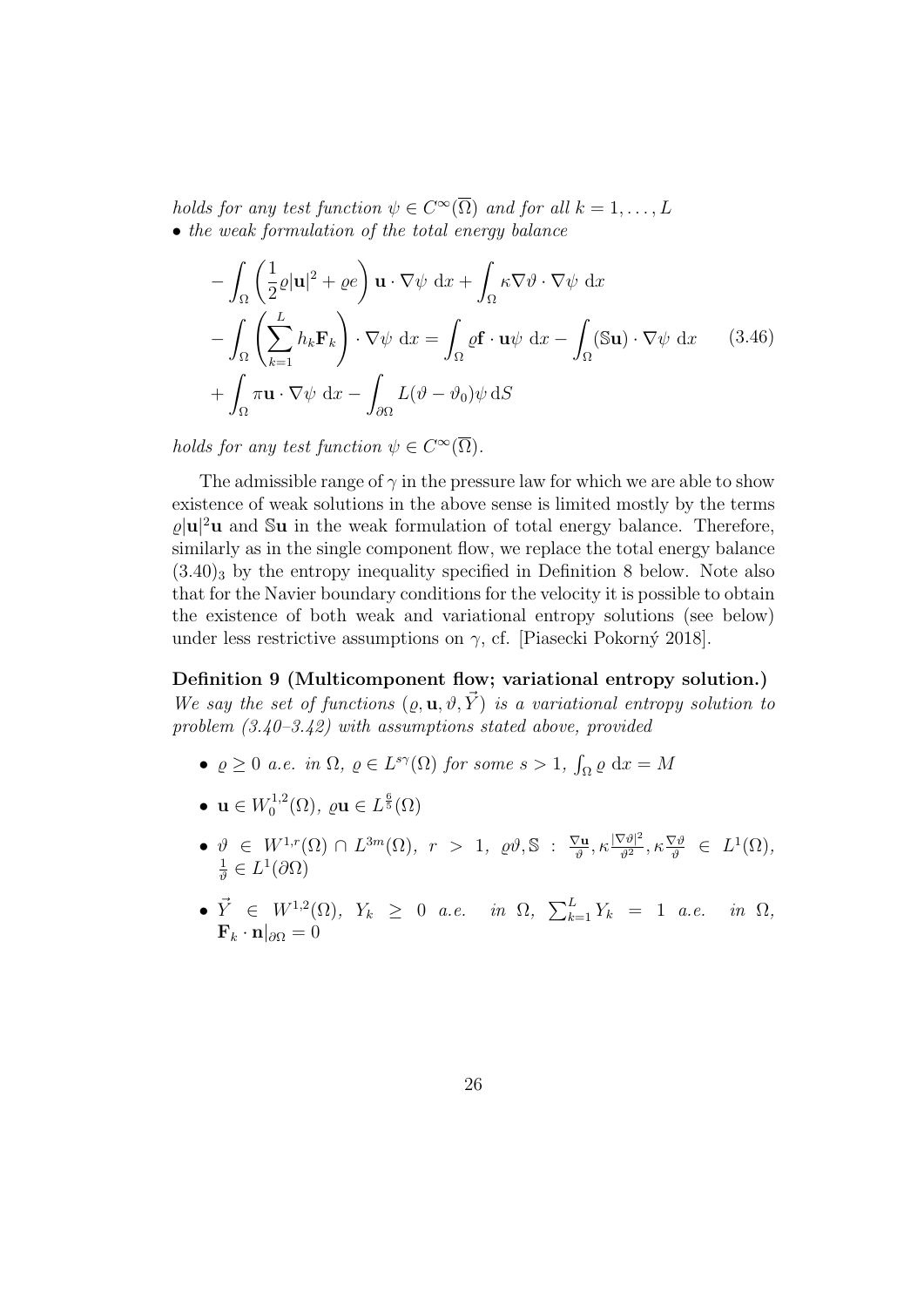*satisfy equations* (3.43)*–*(3.45)*, the following entropy inequality*

$$
\int_{\Omega} \frac{\mathbb{S} : \nabla \mathbf{u}}{\vartheta} \psi \, dx + \int \kappa \frac{|\nabla \vartheta|^2}{\vartheta^2} \psi \, dx - \int_{\Omega} \sum_{k=1}^{L} \omega_k (c_{pk} - c_{vk} \log \vartheta + \log Y_k) \psi \, dx
$$

$$
+ \int_{\Omega} \psi \sum_{k,l=1}^{n} D_{kl} \nabla Y_k \cdot \nabla Y_l \, dx + \int_{\partial \Omega} \frac{L}{\vartheta} \vartheta_0 \psi \, dS \le \int \frac{\kappa \nabla \vartheta \cdot \nabla \psi}{\vartheta} \, dx
$$

$$
- \int_{\Omega} \varrho s \mathbf{u} \cdot \nabla \psi \, dx - \int_{\Omega} \log \vartheta \Big( \sum_{k=1}^{L} \mathbf{F}_k c_{vk} \Big) \cdot \nabla \psi \, dx
$$

$$
+ \int_{\Omega} \Big( \sum_{k=1}^{L} \mathbf{F}_k \log Y_k \Big) \cdot \nabla \psi \, dx + \int_{\partial \Omega} L \psi \, dS \quad (3.47)
$$

*for all non-negative*  $\psi \in C^{\infty}(\overline{\Omega})$  *and the global total energy balance (i.e.*  $(3.46)$  *with*  $\psi \equiv 1$ 

$$
\int_{\partial\Omega} L(\vartheta - \vartheta_0) \, dS = \int_{\Omega} \varrho \mathbf{f} \cdot \mathbf{u} \, dx.
$$
 (3.48)

Note, however, that (3.47) does not contain all terms from the formally deduced entropy identity, some of them are missing. These terms are formally equal to zero due to assumptions that  $\omega_k$  and  $\mathbf{F}_k$  sum up to zero. We removed them from the formulation of the entropy inequality due to the fact that we cannot exclude the situation that  $\rho = 0$  in some large portions of  $\Omega$  (with positive Lebesgue measure), thus  $\log \rho$  is not well defined there. However, the variational entropy solution has still the property that any sufficiently smooth variational entropy solution in the sense above is a classical solution to our problem, provided the density is strictly positive in  $\Omega$ .

We are now in position to formulate our main result.

**Theorem 8 (Multicomponent flow.) [Piasecki Pokorný 2017]** *Let*  $\gamma > 1, M > 0, m > \max\{\frac{2}{3}\}$  $\frac{2}{3}, \frac{2}{3(\gamma - 1)}\}, b < \frac{3m}{2}$ *. Let*  $\Omega \in C^2$ *. Then there exists at least one variational entropy solution to our problem above. Moreover,* (*ϱ,* **u**) *is the renormalized solution to the continuity equation.*

*In addition, if*  $m > \max\{1, \frac{2\gamma}{3(3\gamma-4)}\}$ ,  $\gamma > \frac{4}{3}$ ,  $b < \frac{3m-2}{2}$ , then the solution *is a weak solution in the sense above.*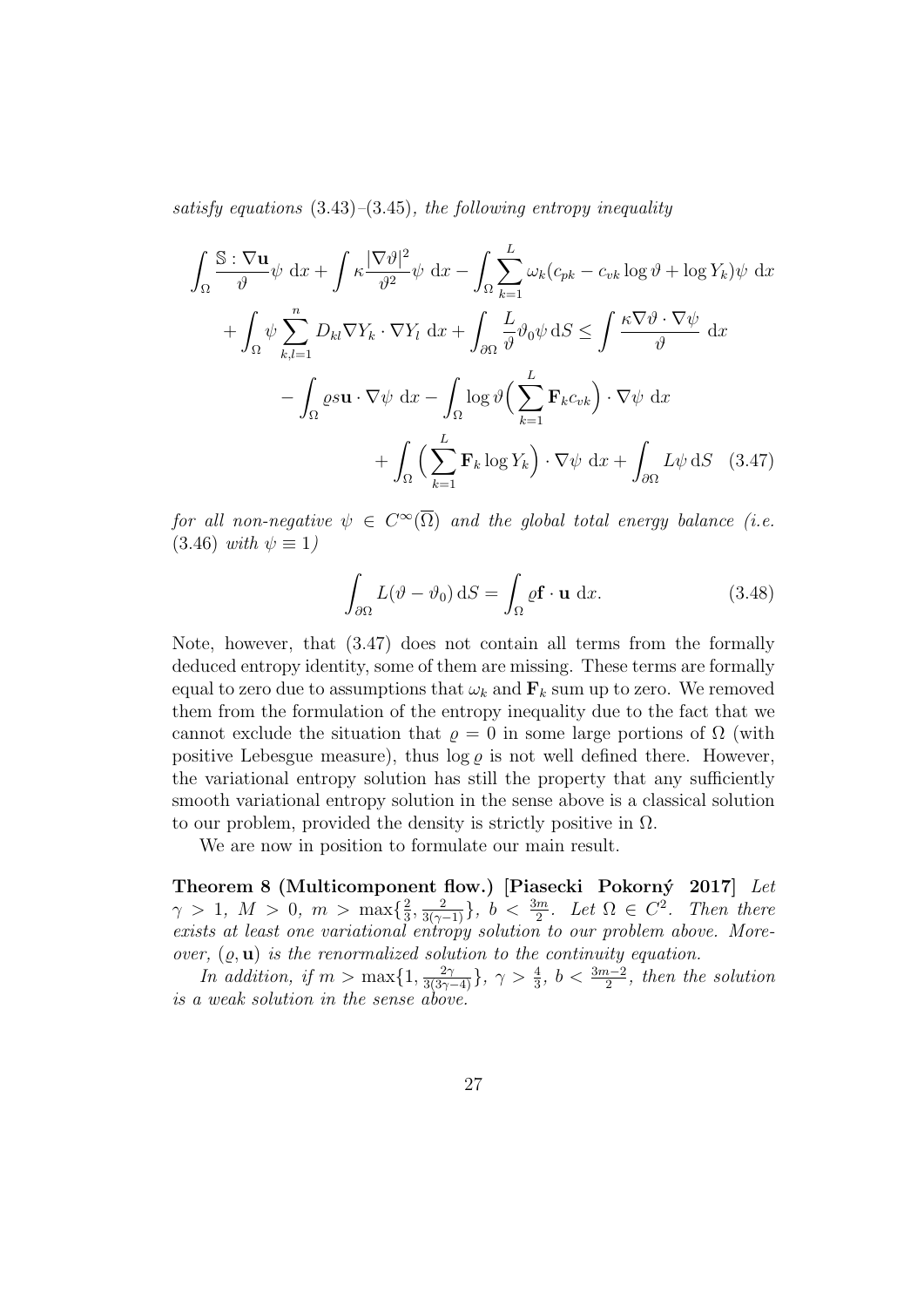# **Resum´e**

The presented thesis contains mostly the existence results for equations describing steady flow of heat conducting compressible viscous Newtonian fluid, i.e. for the steady compressible Navier–Stokes–Fourier system under different boundary conditions. It deals with existence of solutions for large data, i.e., we do not try to construct solutions which are close to some known regular solutions. This fact leads to the necessity of considering the weak solutions and their generalizations instead of the classical or strong ones.

The formulation of the problem as a system of balance laws allows several formulations which are equivalent on the level of classical or strong solutions: the balance of mass (the continuity equation) and the balance of the linear momentum can be combined with the internal energy balance, total energy balance or the entropy balance. These three possible formulations are not any more equivalent on the level of weak solutions. It is, however, important to recall that all three types of solutions possess the property of the weak-strong compatibility. In the thesis, it is demonstrated that in different situations (properties of viscosities, different values of physical constants and different boundary conditions for the velocity) existence of solutions for different formulations can be obtained.

Based on similar situation in the evolutionary problems, it is demonstrated that the entropy inequality is an extremely effective tool in this type of problems. It provides useful estimates which are stronger than estimates coming from the energy inequality, and, in addition, the solution based on the entropy inequality (together with a partial information from the total energy balance) exists for the largest set of parameters (the value of the adiabatic constant and the speed growth of the heat conductivity with respect to the temperature).

This observation, together with tools used in the mathematical fluid mechanics and thermodynamics for evolutionary problems (density estimates based on the Bogovskii operator, effective viscous flux identity, renormalized solution to the continuity equation and oscillation defect measure estimates) and tools specific for steady problems (potential estimates of the density up to the boundary, possibility to use total energy balance in the weak formulation) enabled to understand relatively well the problems of existence of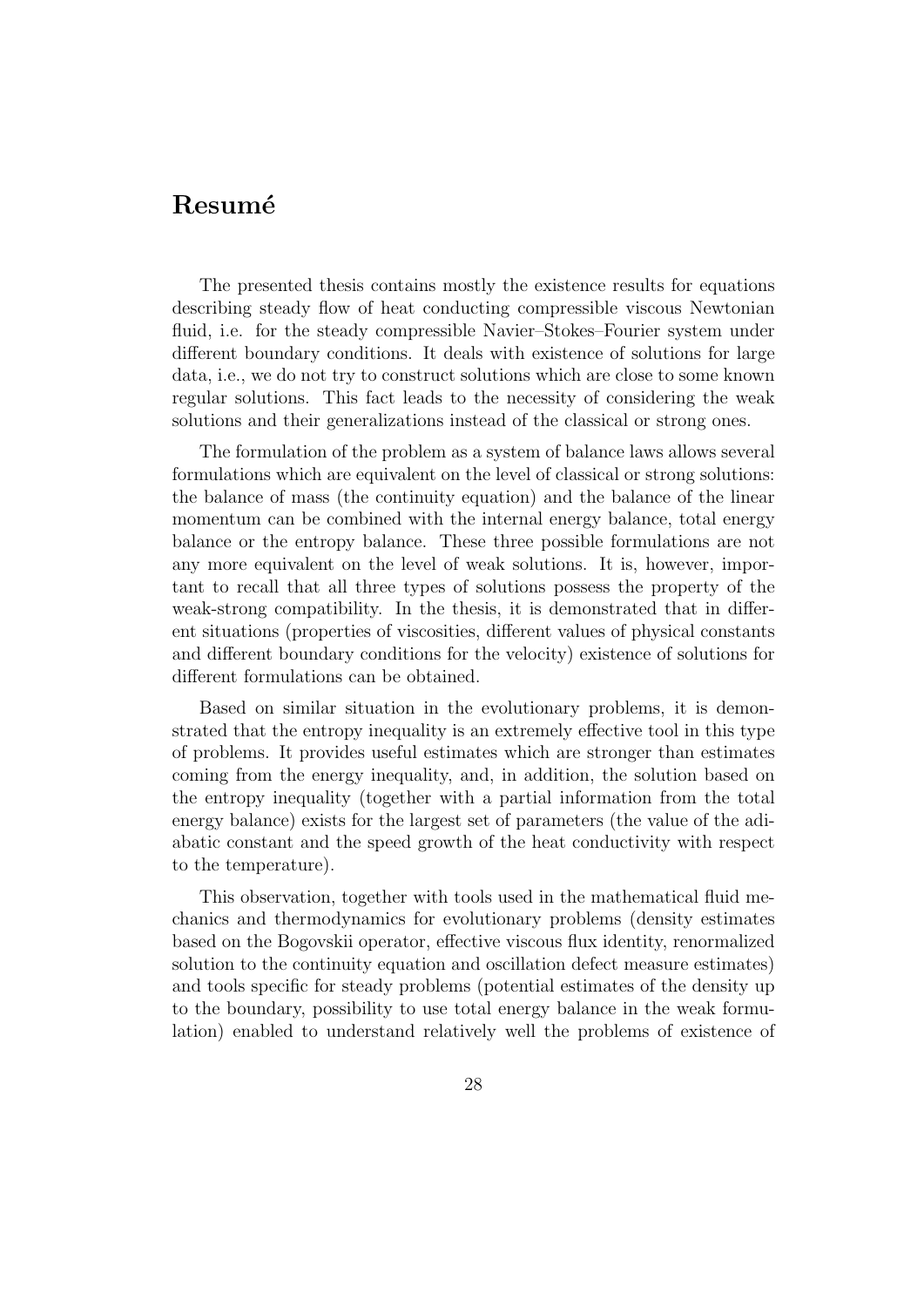solutions for steady systems describing flow of heat conducting compressible Newtonian fluid.

This technique also helped to study closely related problems like existence of time periodic solutions for heat conducting compressible fluids with physically realistic parameters (including at least the monatomic gas model) or obtain results for more complex systems as chemically reacting gaseous mixtures or flow of gases with radiation. The thesis also includes a very specific result dealing with formulation of the problem with the internal energy balance which was actually the first real large data existence result for steady equations of compressible heat conducting fluids. All the presented results inspired other scientists who used the therein developed tools to study similar problems.

The thesis is divided into two parts. In the first, introductory one, after a short description of the studied problems, the known existence results are formulated in dependence on the parameters of the problem. Furthermore, the main ideas of the existence proofs as well as the necessary tools used therein are briefly explained. Due to the complexity of the problem, all the proofs are long and technically complicated. The second part then contains eight selected most important papers from the perspective of the author of the thesis. They were mostly published in high-ranked journals from the field of partial differential equations or mathematical fluid mechanics and were obtained in collaboration with different leading experts in the field of mathematical fluid mechanics and thermodynamics.

Indeed, especially in the mathematical theory for models of complex fluids, many important questions and problems remained unsolved or even untouched. Dealing with them can bring development of new tools and techniques which may lead to improvement of results for the "simpler" problems, but for sure, will also open new perspective and enable to study problems which, nowadays, we even do not dare to dream about.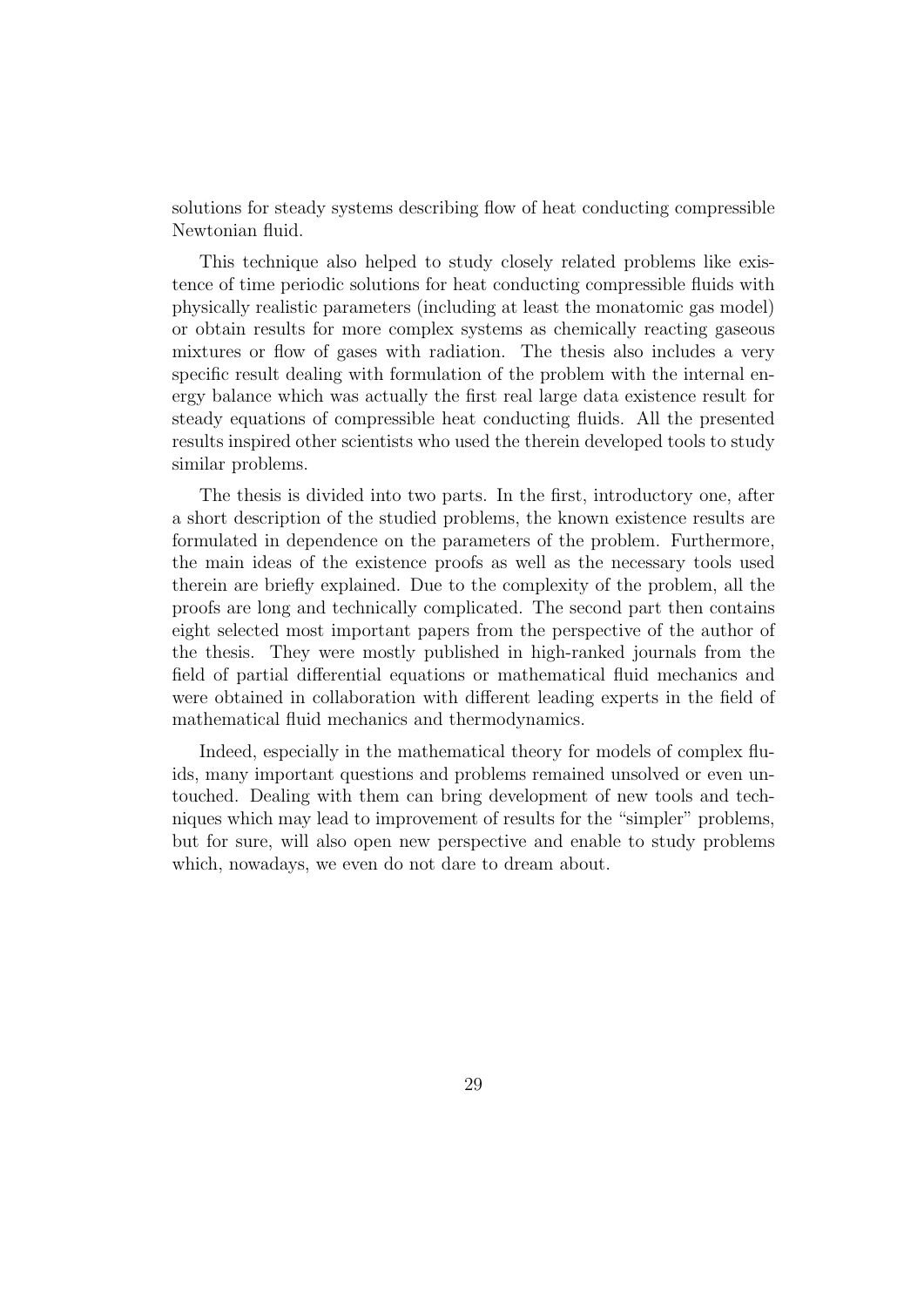# **References**

- [Axmann Pokorný 2015] Axmann, Š., Pokorný, M.: Time-periodic solutions to the full Navier-Stokes-Fourier system with radiation on the boundary. J. Math. Anal. Appl. **428**, 414–444 (2015).
- [Elizier et al 1996] Elizier, S., Ghatak, A., Hora, H.: An introduction to equations of states, theory and applications. Cambridge University Press, Cambridge, 1996.
- [Evans 1998] Evans, L.C.: Partial Differential Equations. Graduate Studies in Math. 19, Amer. Math. Soc., Providence (1998).
- [Feireisl 2004] Feireisl, E.: Dynamics of viscous compressible fluids. Oxford University Press, Oxford, 2004.
- [Feireisl et al. 2012b] Feireisl, E., Mucha, P.B., Novotný, A., Pokorný, M.: Time-periodic solutions to the full Navier–Stokes–Fourier system. Arch. Ration. Mech. Anal. **204**, 745–786 (2012).
- [Feireisl Novotn´y 2009] Feireisl, E., Novotn´y, A.: A Singular Limits in Thermodynamics of Viscous Fluids. Advances in Mathematical Fluid Mechanics, Birkhäuser, Basel, 2009.
- [Feireisl Praˇz´ak 2010] Feireisl, E., Praˇz´ak, D.: Asymptotic behavior of dynamical systems in fluid mechanics. AIMS, Springfield, 2010.
- [Gallavotti 2002] Gallavotti, G.: Foundations of fluid dynamics. Texts and Monographs in Physics. Springer–Verlag, Berlin, 2002
- [Giovangigli 1999] Giovangigli, V.: Multicomponent Flow Modeling. Model. Simul. Sci. Eng. Technol., Birkhäuser, Boston, 1999.
- [Gurtin 1991] Gurtin, M.E.: An introduction to continuum mechanics. Mathematics in Science and Engineering, 158. Academic Press, Inc. [Harcourt Brace Jovanovich, Publishers], New York–London, 1981.
- [Jesslé et al. 2014] Jesslé, D., Novotný, A., Pokorný, M.: Steady Navier– Stokes–Fourier system with slip boundary conditions. Math. Models Methods Appl. Sci. **24**, 751–781 (2014).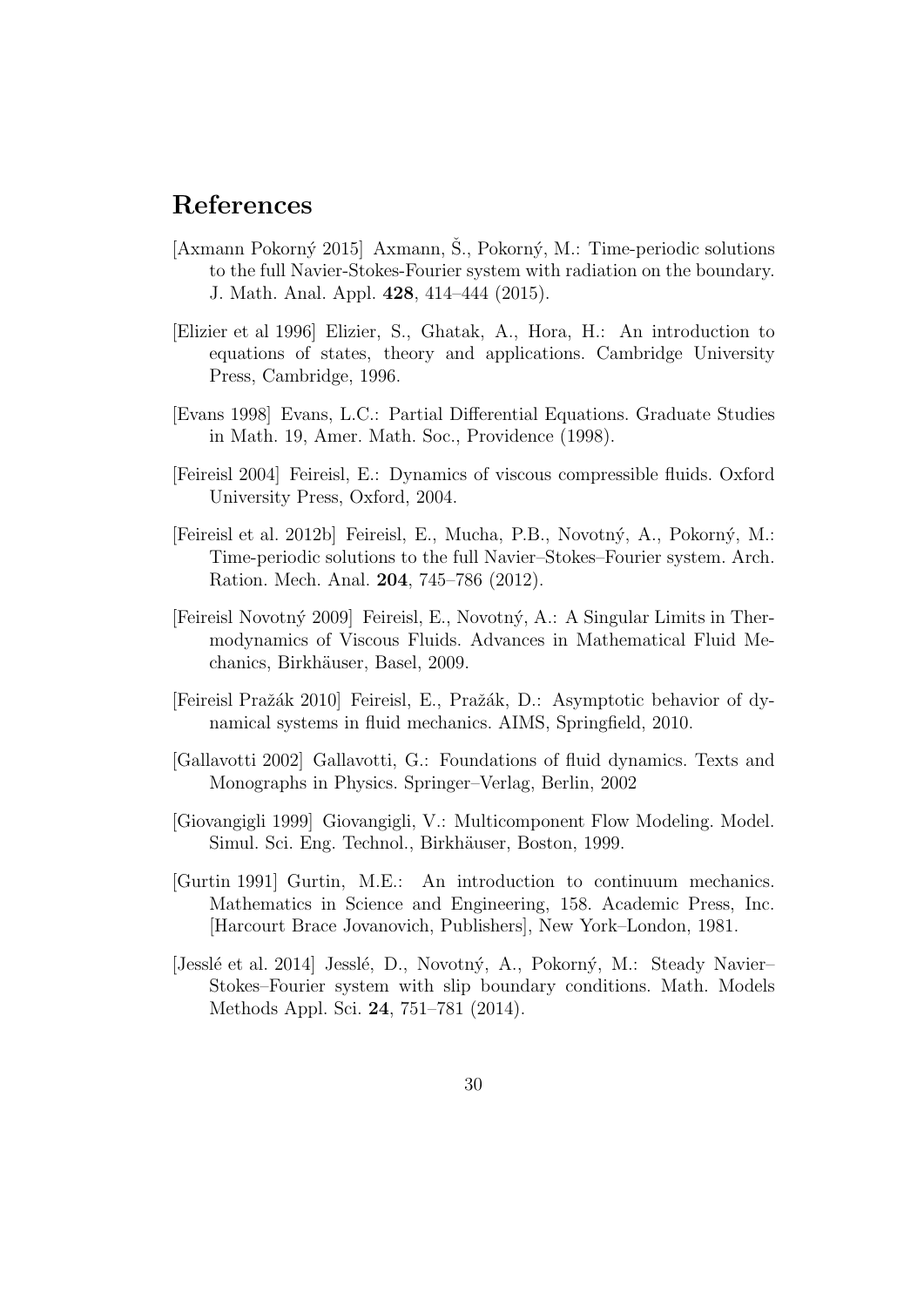- [Kreml et al 2018] Kreml, O., Mucha, P.B., Pokorn´y, M.: Existence and Uniqueness of Strong Stationary Solutions. In: Giga, Y., Novotný, A. (eds.): Handbook of Mathematical Analysis in Mechanics of Viscous Fluids, Springer Verlag, 2663–2719, 2018.
- [Kreml et al. 2013] Kreml, O., Nečasová, S., Pokorný, M.: On the steady equations for compressible radiative gas. Z. Angew. Math. Phys. **64**, 539–571 (2013).
- [Lamb 1993] Lamb, H.: Hydrodynamics. Reprint of the 1932 sixth edition. Cambridge Mathematical Library. Cambridge University Press, Cambridge, 1993.
- [Mucha Pokorný 2006] Mucha, P.B., Pokorný, M.: On a new approach to the issue of existence and regularity for the steady compressible Navier– Stokes equations. Nonlinearity **19**, 1747–1768 (2006).
- [Mucha Pokorný 2009] Mucha, P.B., Pokorný, M.: On the steady compressible Navier–Stokes–Fourier system. Comm. Math. Phys. **288**, 349–377 (2009).
- [Mucha et al 2018] Mucha, P.B., Pokorný, M., Zatorska, E.: Existence of stationary weak solutions for the heat conducting flows. in: Giga, Y., Novotn´y, A. (eds.): Handbook of Mathematical Analysis in Mechanics of Viscous Fluids. Springer Verlag, 2595–2662, 2018.
- [Novotn´y Pokorn´y 2011a] Novotn´y, A., Pokorn´y, M.: Steady compressible Navier–Stokes–Fourier system for monoatomic gas and its generalizations. J. Differential Equations **251**, 270–315 (2011).
- [Novotný Pokorný 2011b] Novotný, A., Pokorný, M.: Weak and variational solutions to steady equations for compressible heat conducting fluids. SIAM J. Math. Anal. **43**, 270–315 (2011).
- [Novotn´y Pokorn´y 2011c] Novotn´y, A., Pokorn´y, M.: Weak solutions for steady compressible Navier–Stokes–Fourier system in two space dimensions. Appl. Math. **56**, 137–160 (2011).
- [Pecharová Pokorný 2010] Pecharová, P., Pokorný, M.: Steady compressible Navier-Stokes-Fourier system in two space dimensions. Comment. Math. Univ. Carolin. **51**, 653–679 (2010).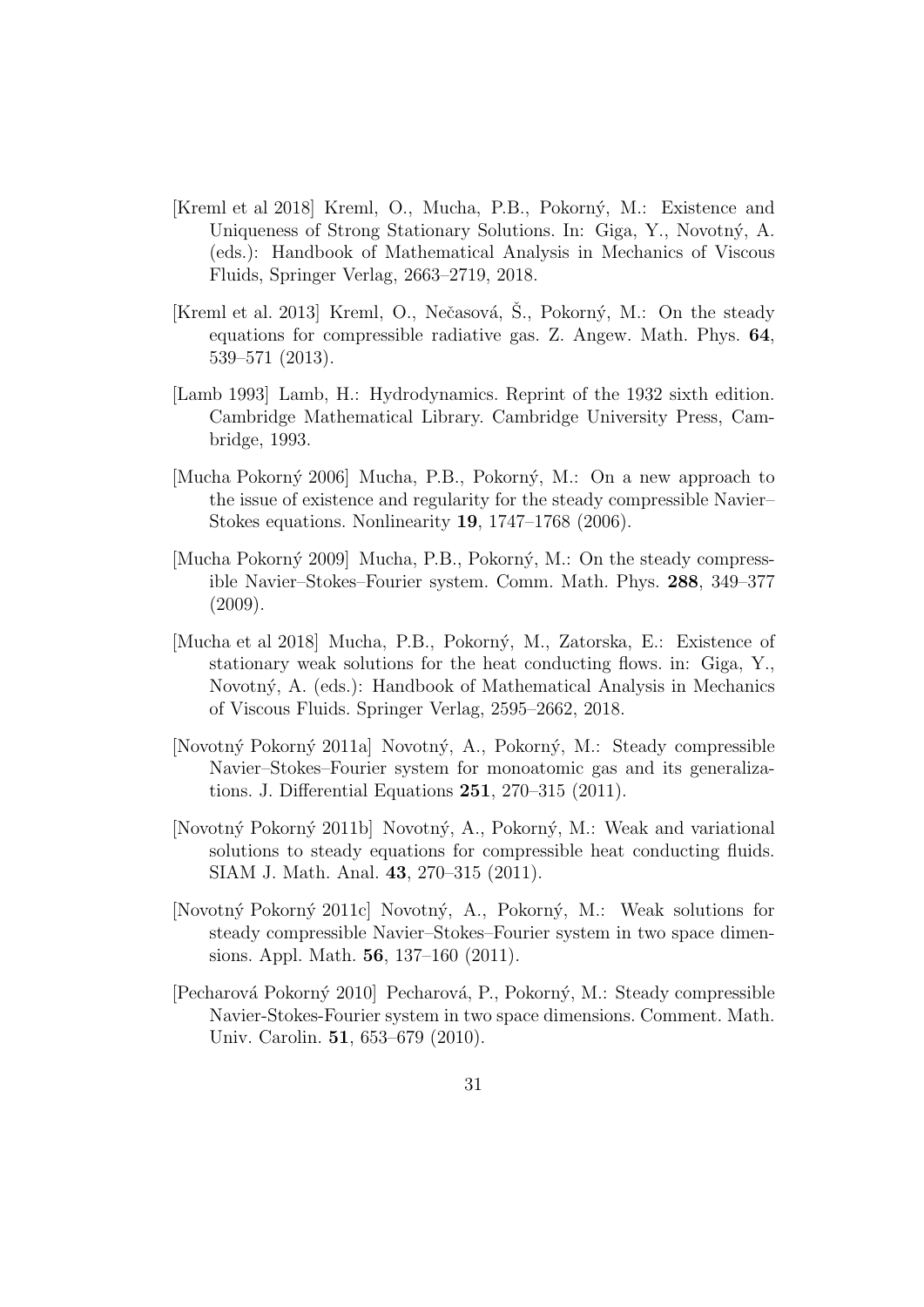- [Piasecki Pokorn´y 2017] Piasecki, T., Pokorn´y, M.: Weak and variational entropy solutions to the system describing steady flow of a compressible reactive mixture. Nonlinear Anal. **159**, 365–392 (2017).
- [Piasecki Pokorn´y 2018] Piasecki, T., Pokorn´y, M.: On steady solutions to a model of chemically reacting heat conducting compressible mixture with slip boundary conditions. in: Danchin, R., Farwig, R., Neustupa, J., Penel, P. (eds.): Mathematical analysis in fluid mechanics: selected recent results. Contemp. Math. **710**, Amer. Math. Soc., Providence, RI, 223–242 (2018).
- [Pokorný 2011] Pokorný, M.: On the steady solutions to a model of compressible heat conducting fluid in two space dimensions. J. Part. Diff. Eq. **24**, 334–350 (2011).
- [Pokorn´y Mucha 2008] Pokorn´y, M., Mucha, P.B.: 3D steady compressible Navier–Stokes equations. Cont. Discr. Dyn. Systems S **1**, 151–163 (2008).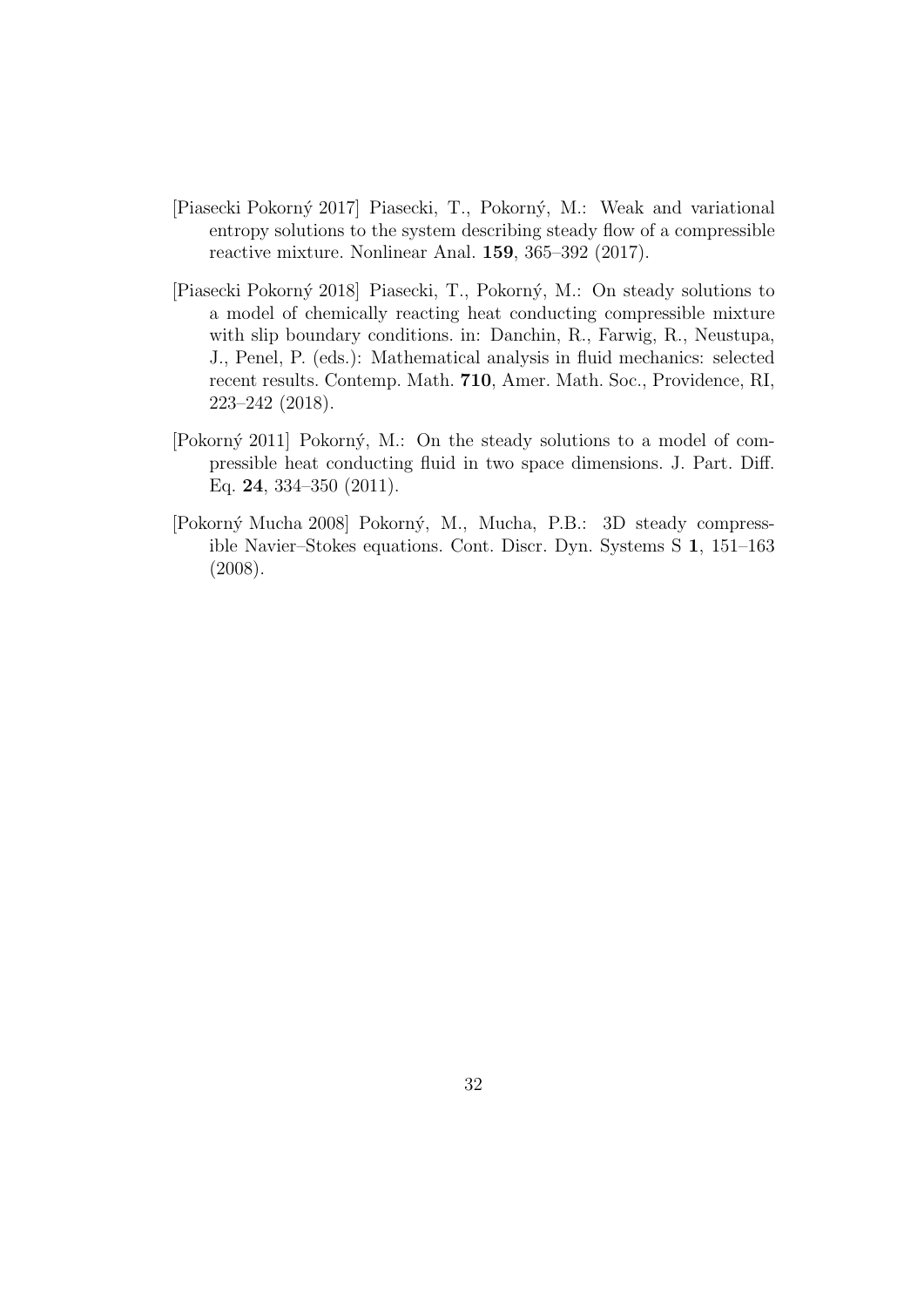## **List of papers from the dissertation**

- [1] Mucha, P.B., Pokorný, M.: On the steady compressible Navier–Stokes– Fourier system. Comm. Math. Phys. **288**, 349–377 (2009).
- [2] Novotný, A., Pokorný, M.: Steady compressible Navier–Stokes–Fourier system for monoatomic gas and its generalizations. J. Differential Equations **251**, 270–315 (2011).
- [3] Novotný, A., Pokorný, M.: Weak and variational solutions to steady equations for compressible heat conducting fluids. SIAM J. Math. Anal. **43**, 270–315 (2011).
- [4] Jessl´e, D., Novotn´y, A., Pokorn´y, M.: Steady Navier–Stokes–Fourier system with slip boundary conditions. Math. Models Methods Appl. Sci. **24**, 751–781 (2014).
- [5] Novotný, A., Pokorný, M.: Weak solutions for steady compressible Navier–Stokes–Fourier system in two space dimensions. Appl. Math. **56**, 137–160 (2011).
- [6] Kreml, O., Nečasová, Š., Pokorný, M.: On the steady equations for compressible radiative gas. Z. Angew. Math. Phys. **64**, 539–571 (2013).
- [7] Feireisl, E., Mucha, P.B., Novotn´y, A., Pokorn´y, M.: Time-periodic solutions to the full Navier–Stokes–Fourier system. Arch. Ration. Mech. Anal. **204**, 745–786 (2012).
- [8] Piasecki, T., Pokorn´y, M.: Weak and variational entropy solutions to the system describing steady flow of a compressible reactive mixture. Nonlinear Anal. **159**, 365–392 (2017).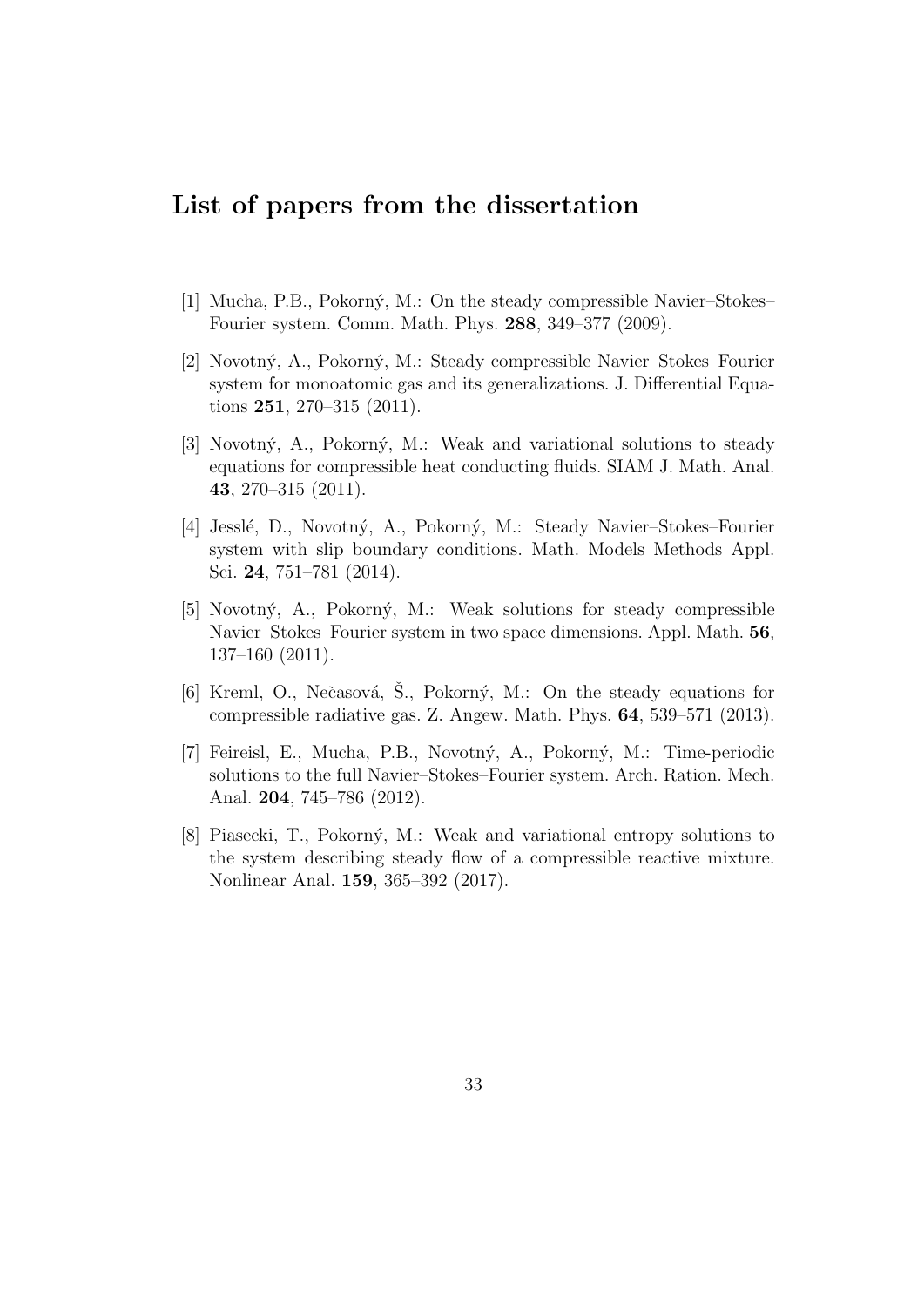# **List of further papers closely connected to the dissertation**

- [1] Axmann, Š., Mucha, P.B., Pokorný, M.: Steady solutions to viscous shallow water equations. The case of heavy water. Communications in Mathematical Sciences **15**, 1385–1402 (2017).
- [2] Axmann, Š., Mucha, P.B., Pokorný, M.: Steady solutions to the Navier– Stokes–Fourier system for dense compressible fluid. Topological Methods in Nonlinear Analysis **52**, 259–283 (2018).
- [3] Axmann, Š., Pokorný, M.: Time-periodic solutions to the full Navier-Stokes-Fourier system with radiation on the boundary. J. Math. Anal. Appl. **428**, 414–444 (2015).
- [4] Giovangigli, V., Pokorný, M., Zatorska, E.: On the steady flow of reactive gaseous mixture. Analysis (Berlin) **35**, (2015).
- [5] Kreml, O., Mucha, P.B., Pokorný, M.: Existence and Uniqueness of Strong Stationary Solutions. In: Giga, Y., Novotný, A. (eds.): Handbook of Mathematical Analysis in Mechanics of Viscous Fluids, Springer Verlag, 2663–2719, 2018.
- [6] Mucha, P.B., Pokorn´y, M.: On a new approach to the issue of existence and regularity for the steady compressible Navier–Stokes equations. Nonlinearity **19**, 1747–1768 (2006).
- [7] Mucha, P.B., Pokorn´y, M.: Weak solutions to equations of steady compressible heat conducting fluids. Math. Models Methods Appl. Sci. **20**, 1–29 (2010).
- [8] Mucha, P.B., Pokorný, M., Zatorska, E.: Chemically reacting mixtures in terms of degenerated parabolic setting. Journal of Mathematical Physics **54**, 071501, 17 pp. (2013).
- [9] Mucha, P.B., Pokorný, M., Zatorska, E.: Approximate solutions to a model of two-component reactive flow. Discrete and Continuous Dynamical Systems Series S **7**, 1079–1099 (2014).